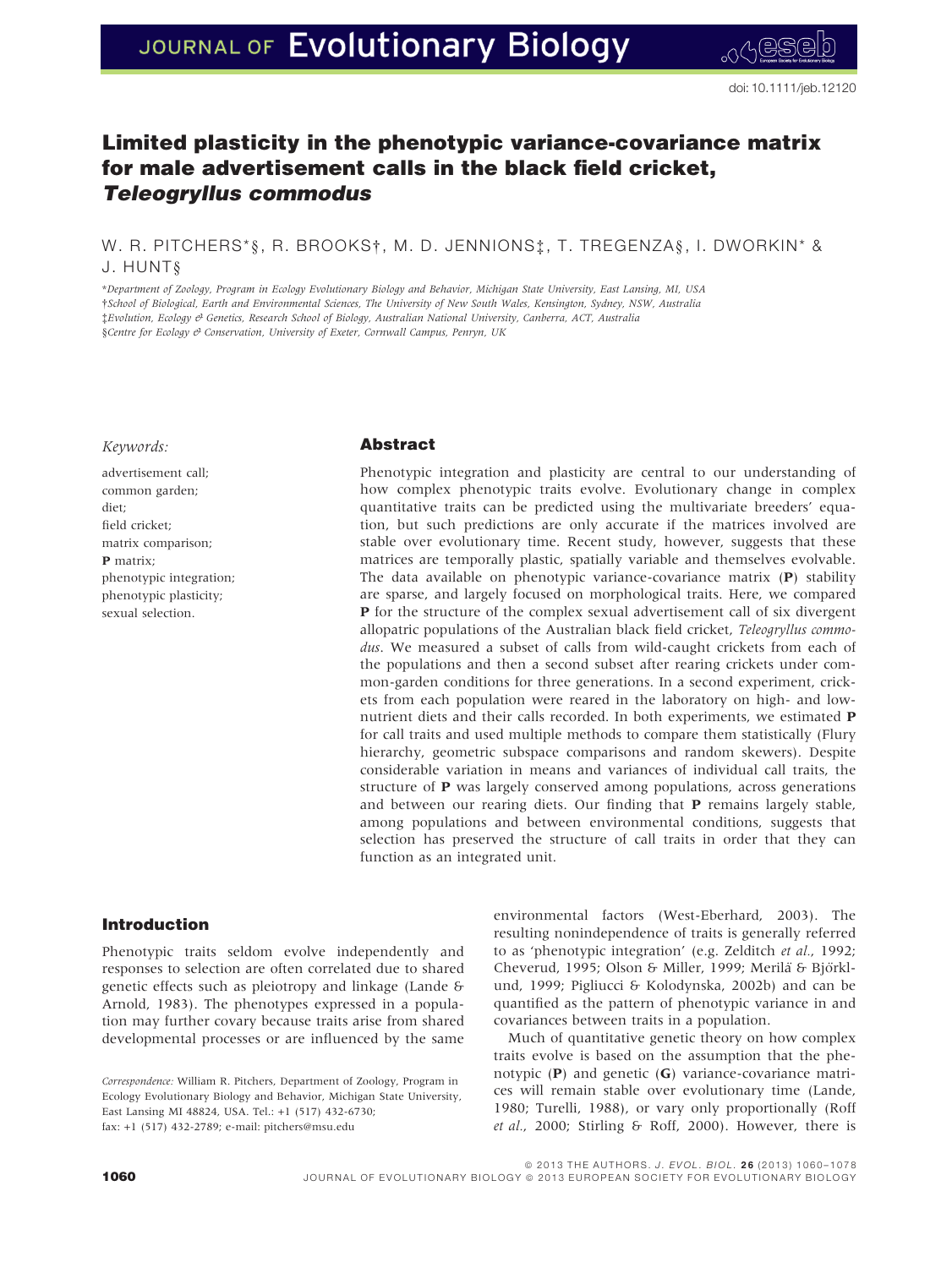now a substantial body of theoretical and empirical work suggesting that these matrices may vary (Roff & Mousseau, 1999; Agrawal et al., 2001; Eroukhmanoff, 2009; de Oliveira et al., 2009), and that they can themselves evolve, both in response to selection (Blows & Higgie, 2003), as a result of mutation (Camara et al., 2000) and through random genetic drift (Phillips et al., 2001). Thus, it is important to study empirically the extent to which P varies, and to quantify the scale over which this variation occurs (Arnold & Phillips, 1999; Ackermann & Cheverud, 2000; Bégin et al., 2004; Roff et al., 2004; Game & Caley, 2006; de Oliveira et al., 2009).

The issue of the stability of **P** is of importance to evolutionary biology because the response of complex traits to selection is modelled by the multivariate extension of the breeders' equation:  $\Delta \bar{z} = \mathbf{GP}^{-1} \mathbf{s}$ , where  $\Delta \bar{z}$  is the vector of change in trait means, and s is the vector of selection differentials (Lande, 1979). Following the breeders' equation, P is expected to play an important role in the trajectory of phenotypic evolution, since selection (s) may only act on trait combinations that are expressed (P). However, most organisms encounter heterogeneity in their environment and phenotypes are often plastic in their expression. As P has an environmental component, an understanding of the plasticity of P is required for prediction of the capacity for complex phenotypes to evolve in response to selection (Lande & Arnold, 1983; Schluter, 2001).

Sexually selected signals are expected to show a high degree of plasticity if their expression is to accurately reflect an individuals' condition and therefore communicate information about mate quality to the choosing sex (Zahavi, 1975; Andersson, 1982). However, there are conflicting predictions about the level of integration between individual traits that comprise a complex sexual signal, as well as between the sexual signal and other traits expressed by the organism (Badyaev, 2004). On one hand, if sexual signals function as an honest indicator of male quality or general vigour, we might predict strong integration between signals and the traits that are advertised by those signals (Wedekind, 1992; Johnstone, 1995; Bischoff et al., 2009). On the other, when selection favours the expression of sexual signals to become more exaggerated, we might predict that this should minimize the integration between sexual signals and other elements of the phenotype, as this would allow the sexual signal to evolve independently of traits that are not subject to sexual selection (Emlen & Nijhout, 2000).

From the state of current research it is not clear at what taxonomic level we ought to predict divergence in P. Empirical work has shown stability of P among populations of garter snakes (Phillips & Arnold, 1999) and among populations of a number of different species of coral reef fishes (Game & Caley, 2006) and New World monkeys (de Oliveira et al., 2009). Conversely,

studies have shown P to vary between populations of house finches (Badyaev & Hill, 2000), and there is some evidence for stability of P at the species level in tamarins (Ackermann & Cheverud, 2000). The relationship between integration and plasticity has also been investigated, most prominently in the morphology of Arabidopsis (Pigliucci & Kolodynska, 2002a,b; Kolodynska & Pigliucci, 2003; Bossdorf & Pigliucci, 2009). In addition to differences in P that have been documented across populations of Arabidopsis (Pigliucci & Kolodynska, 2002a; Bossdorf & Pigliucci, 2009), a number of studies have also examined patterns of phenotypic integration under experimentally induced stress. Despite finding plastic responses (in terms of trait means and variances) associated with changes in soil moisture content (Pigliucci & Kolodynska, 2002a), light intensity (Pigliucci & Kolodynska, 2002b) and wind speed (Bossdorf & Pigliucci, 2009), these studies found that patterns of phenotypic covariance tended to remain stable. This study has been focused on morphology, and we know of no study examining the plasticity of integration in sexual signals. Such data are needed, given that the stability of (co)variance structures is of particular relevance to how complex sexual signals evolve (Badyaev, 2004).

The advertisement call produced by male black field crickets (Teleogryllus commodus) is a complex sexual signal. It commences with a single chirp sequence, which is followed by a variable number of trill sequences (Bentley & Hoy, 1972; Hill et al., 1972). Female preference for this call structure has been studied, and females have been shown to be sensitive to both temporal (Pollack & Hoy, 1979) and spectral (Hennig & Weber, 1997) call properties. The selection imposed by these female preferences has been measured both in the laboratory (Brooks et al., 2005) and in the field (Bentsen et al., 2006), and the dominant form of selection on call structure was found to be multivariate stabilizing. If persistent, this is a selection regime that would be predicted to facilitate trait integration (Lande, 1980; Cheverud, 1984; McGlothlin et al., 2005).

Here, we present estimates of P for the structure of the advertisement call of T. commodus from 6 geographically isolated populations across the southern distribution of this species in Australia. We demonstrate that the advertisement calls vary among populations, and compare P estimated from call recordings of wildcaught males and from males reared under commongarden conditions. Using a suite of statistical analyses (Flury hierarchy, geometric subspace comparisons and random skewers), we evaluate the stability of  $P$  among populations and between rearing environments. The sexual advertisement calls of some crickets are also know to show phenotypic plasticity in response to environmental conditions, most famously relating to temperature (e.g. Elliott & Koch, 1985; Olvido & Mousseau, 1995). In addition, call plasticity has been

<sup>© 2013</sup> THE AUTHORS. J. EVOL. BIOL. 26 (2013) 1060-1078

JOURNAL OF EVOLUTIONARY BIOLOGY @ 2013 EUROPEAN SOCIETY FOR EVOLUTIONARY BIOLOGY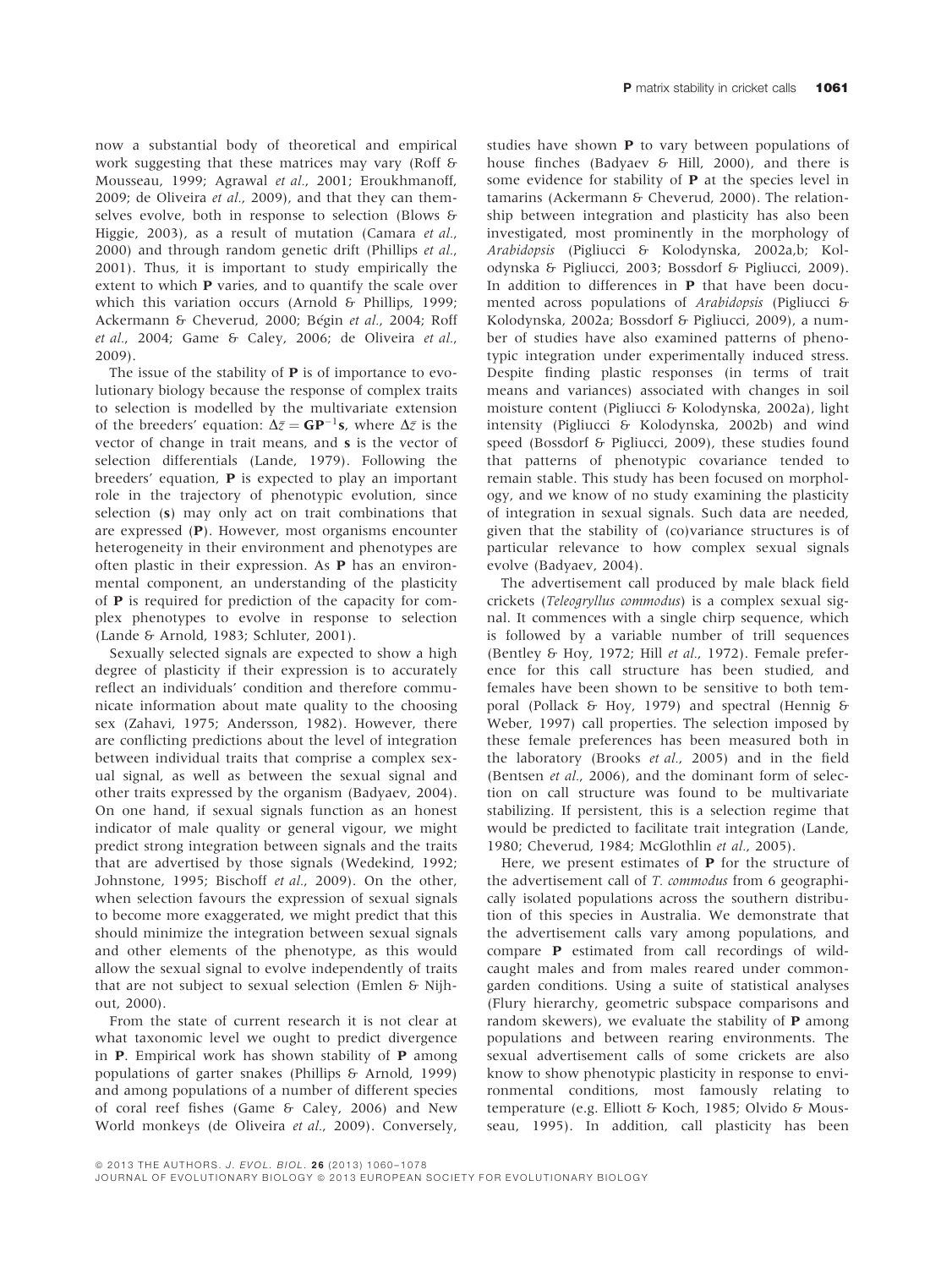measured in a number of cricket species in response to diet, both in terms of calling effort (Wagner & Hoback, 1999; Hunt et al., 2004; Hedrick, 2005; Judge et al., 2008; Zajitschek et al., 2009) and in the structure of the call (Scheuber et al., 2003a,b), though this result is not ubiquitous (Gray & Eckhardt, 2001; Hartbauer et al., 2006). In a second experiment, we reared crickets from the same six populations on high- and low-nutrient diets. We then employ the same suite of approaches to test for plasticity of P for the advertisement call of this species across diets. In this study, we therefore compare the stability of P between allopatric populations, across generations and in response to different rearing environments.

#### Materials and methods

### Experiment 1. Collection and common-garden rearing of crickets from six populations

Approximately, 400 adult T. commodus were collected from each of six populations spanning the southern distribution of this species in Australia: Western Australia (WA), South Australia (SA), Tasmania (TAS), Kioloa (KL), Australian Capital Territory (ACT) and Smith's Lake (SL) (Fig. 1). These populations are widely distributed across both latitude and longitude in southern Australia, and the abiotic (e.g. rainfall, temperature) and biotic (e.g. species composition and amount of vegetation) environmental conditions they experience (Pitchers, personal observation). However, these populations do not vary according to a simple environmental cline. Crickets were collected between January and April in 2004 and air-freighted back to the University of New South Wales. In the laboratory, each population was established in a separate 80L culture container and provided with Go-Cat Senior cat pellets as food (Purina, Croydon, UK) and water ad libitum, and an abundance of egg cartons for shelter. Cultures were maintained in a constant temperature room at  $28 \pm 1^{\circ}$ C with a 14L : 10D light regime. A random sample of males from each population was recorded within three nights of being established in the laboratory. As this sample of males had completed their development and reached sexual maturity in the field, we refer to these as field males.

In each generation, populations were maintained by randomly pairing 100 males each with a virgin female. Each pair was placed in an individual clear plastic container (5  $\times$  5  $\times$  5 cm) for 3 days to mate. Males were then removed and females provided with food, water and a 4-cm Petri-dish of moist cotton wool for a week to lay eggs. At hatching, approximately 25 nymphs were randomly selected from each mating pair and reared in a small clear plastic container  $(15 \times 10 \times 15$  cm) until they reached 4th instar. Nymphs were then sexed and five crickets of each sex

per container were randomly selected to contribute to the next generation. These crickets were reared to eclosion in a single, large plastic container (80L) for each population. Containers were checked daily and adults removed and maintained in sex-specific containers (80L) until sexually mature. When sexually mature, these crickets were used to propagate the next generation following the protocol outlined above.

These populations were maintained in this fashion under common environmental conditions for three generations prior to measuring the calls of a random sample from each population for a second time. As this sample of males has been maintained in the laboratory for three generations, we refer to them as laboratory males. Even in the absence of genetic differences among populations, maternal effects are known to induce adaptive plastic responses that can resemble local adaptation (Agrawal et al., 1999), but after three generations of rearing under lab-standard conditions any such effects are predicted to be reduced to a negligible level (Roach & Wulff, 1987).

#### Experiment 2. The plasticity of P under dietary manipulation

Between February and March, 2007, we collected approximately 400 adult crickets from each of the same six populations outlined above. Crickets were air-freighted to the Australian National University in Canberra, where they were maintained in 80L culture containers and provided with moist cotton wool to oviposit. These egg-pads were then air-freighted to the University of Exeter in Cornwall (UK) to establish the new cultures for each population. The laboratory populations derived from these egg-pads were maintained in common-garden conditions following the same protocol outlined above for five generations before we began our diet manipulation study.

In each population, a total of 300 nymphs on their day of hatching were established in individual plastic containers (5  $\times$  5  $\times$  5 cm) and provided with a small water bottle (small plastic vial, 4 cm long  $\times$  1 cm diameter plugged with cotton wool) and a piece of cardboard egg carton for shelter. Half of the nymphs per population were provided with a high-nutrient diet and the remaining half with a low-nutrient diet ( $n = 900$ nymphs per diet, total  $n = 1800$  nymphs). The highnutrient diet consisted of Go-Cat Senior cat pellets (Purina) that were used to maintain our stock cultures, whereas the low-nutrient diet consisted of a 50 : 50 mixture (by dry weight) of ground cat pellets and ground oats. Cat food and oats were ground to a fine powder using a food processor (BL10450H model, Black and Decker, London, UK) and sieved to remove larger particles. Each diet was then mixed with a small quantity of water and stirred to make a paste, which was then spread across a 1 cm thick rigid polymer sheet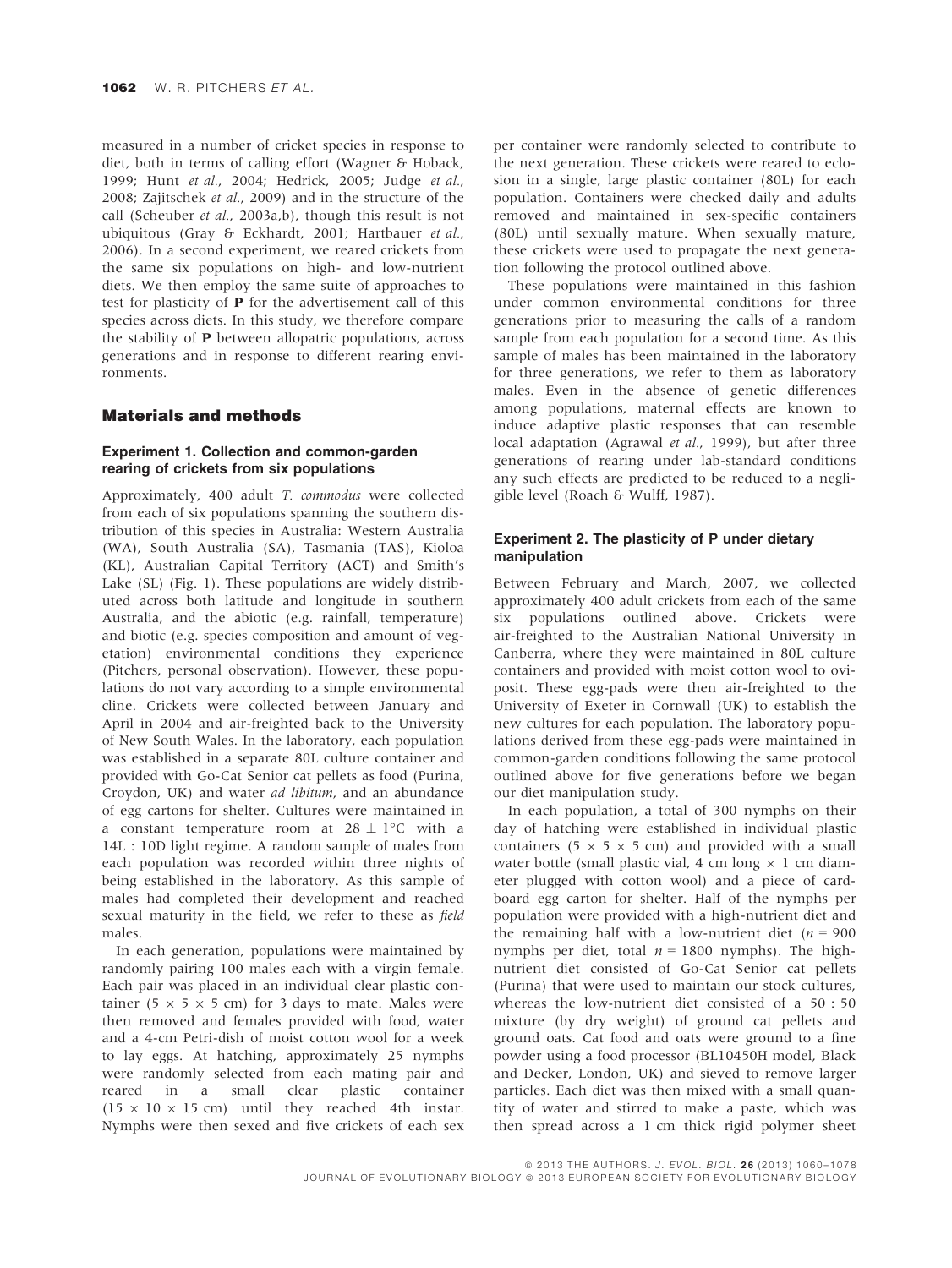

Fig. 1 The location of the six populations that crickets were collected. Populations are colour coded: Western Australia (WA, *green*), South Australia (SA, yellow), Tasmania (TAS, orange), Australian Capital Territory (ACT, red), Kioloa (KL, blue) and Smith's Lakes (SL, black).

perforated with 4 cm holes. After drying for 24 h at 30 °C, the dried diet was pushed out from each hole in pellet form. Pellets were stored in sealed containers at room temperature. Both diets were presented as powder (in the lid of a 1.5-mL centrifuge tube) for the first 4 weeks of feeding because small nymphs can have difficulty feeding on the larger food pellets. Food and water were replaced and containers cleaned weekly. Upon reaching final instar, crickets were checked daily for eclosion to adulthood to determine development time. Since some aspects of some cricket calls have been found to covary with body size (e.g. Bennet-Clark, 1999), we measured the body weight of each cricket at eclosion to adulthood on an analytic balance (Mettler-Toledo, 345G). We also measured the width of the pronotum, another commonly used measure of size in crickets, using an eyepiece graticule on a binocular dissecting microscope (Leica, MZ5). All crickets were maintained in a constant temperature room set to  $28 \pm 1$  °C with a 14L : 10D light regime.

#### Call recording and analysis

At 10 days of age post-eclosion, all males were moved to a separate constant temperature room set to 28  $\pm$  1 °C to record their advertisement call. Each male remained housed in their original plastic container that

they were reared in through development, but the lid of the container was replaced with one that had a small condenser microphone (C1163, Dick Smith, Chullora, Australia) mounted onto its underside. Prior to recording, each container housing a male was placed inside a foam box (15  $\times$  15  $\times$  15 cm) to minimize interference from other calling males when recording. The calls of field and laboratory males in Experiment 1 were recorded at the University of New South Wales using a Sony Professional Walkman (WM-D6C) on high-quality chrome tapes (BASF CEII, Germany). Calls were recorded opportunistically between 21:00 and 03:00 each night by scanning recording chambers hourly. The recordings were then digitized for measurement and analysis. In total, we measured the calls of 142 males  $(WA = 20, SA = 25, TAS = 17, ACT = 25, KL = 25,$  $SL = 30$ ) collected from the field and 173 males  $(WA = 25, SA = 35, TAS = 32, ACT = 26, KL = 28,$  $SL = 27$ ) after three generations of common-garden rearing in the laboratory.

The calls of the high- and low-nutrient males reared under common-garden conditions at the University of Exeter were recorded using an automated multi-channel digital recorder with a NI-DAQ digital acquisition interface running at 48 K samples-s (NI USB-6009, National Instruments, www.uk.ni.com) controlled by

© 2013 THE AUTHORS. J. EVOL. BIOL. 26 (2013) 1060-1078

JOURNAL OF EVOLUTIONARY BIOLOGY @ 2013 EUROPEAN SOCIETY FOR EVOLUTIONARY BIOLOGY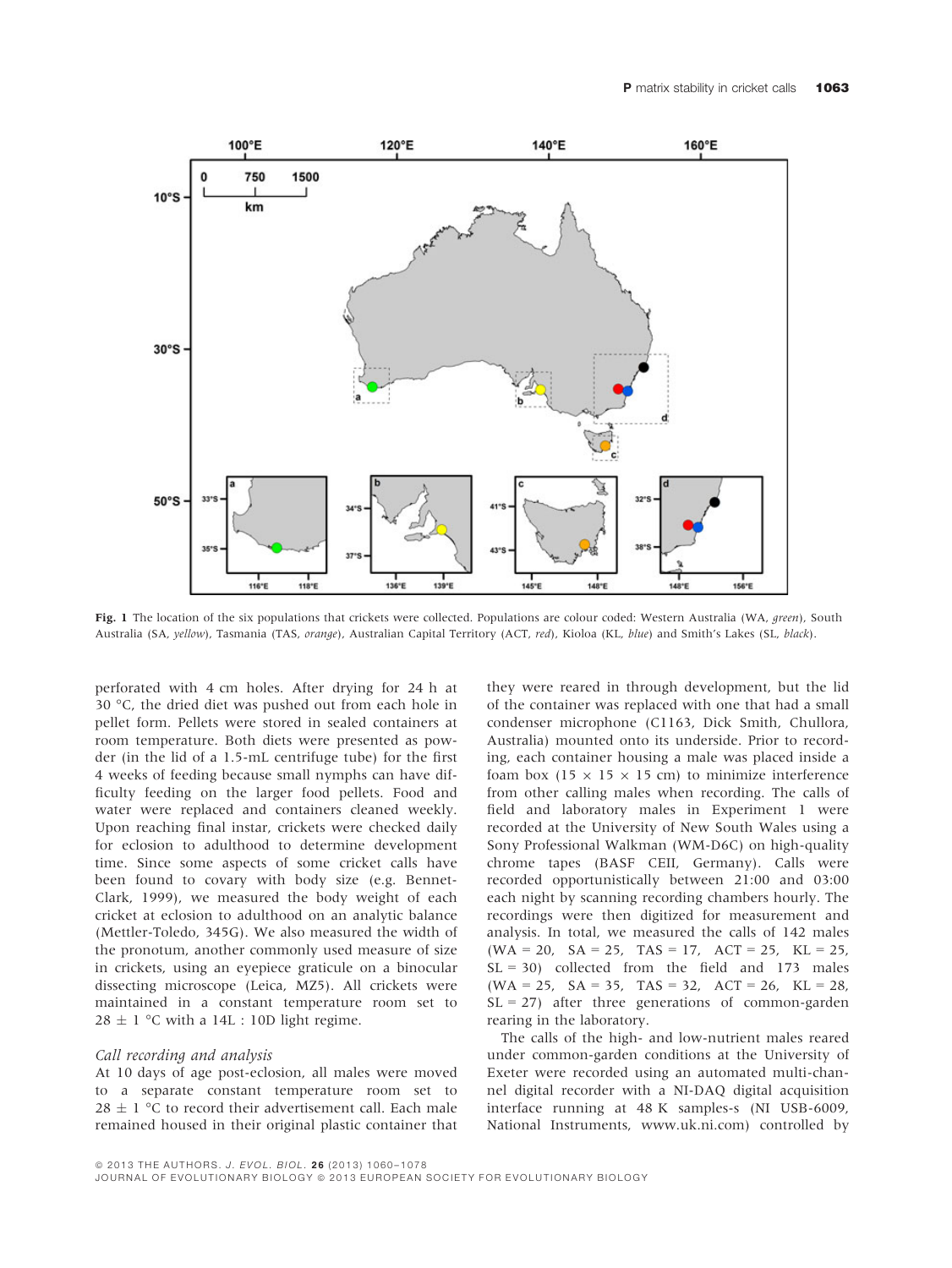software written in LabView (National Instruments, www.uk.ni.com) using the full sampling speed of the interface to record at 48 KHz. This system automatically monitored up to 256 channels and made 1-minute digital recordings only when the sound amplitude on a channel exceeds a user-defined threshold. In total, we measured the calls of 174 males (WA =  $34$ , SA =  $27$ , TAS = 28, ACT = 28, KL = 25, SL = 31) reared on the high-nutrient diet and 183 males (WA = 31, SA = 26, TAS = 30, ACT = 31, KL = 27, SL = 37) reared on the low-nutrient diet.

All calls were measured using 'Raven' software version 1.1 (Bioacoustics Research Group: Cornell Lab of Ornithology, Ithaca, NY, USA). We measured the following properties of six randomly selected calls per male: the number of pulses in the chirp (CPN, chirp pulse number), the interval between pulses in the chirp (CIPD, chirp inter-pulse duration (ms)), the number of trills in the call (TN, trill number), the interval between the last trill pulse of one call and the first chirp pulse of the next call (ICD, inter-call duration (ms)) and the dominant frequency of the call (DF, dominant frequency (mHz)) (Fig. 2). We used the mean of these call properties for each male in all subsequent analyses.

#### Statistical analysis

Unless otherwise stated, analyses were conducted in R (version 2.13.0). To determine if the structure of the advertisement call had genetically diverged across our populations, we analysed our call data using a multivariate analysis of covariance (MANCOVA) using the 'Manova' function from the 'car' package. We used a model including population, generation (i.e. field and common-garden males) and their interaction as fixed effects and the 5 call traits as the response variables.

Male size (measured as the maximum width of the pronotum) differed significantly across populations (ANOVA:  $F_{5,303} = 4.61$ ,  $P < 0.001$ ), between rearing environments  $(F_{1,303} = 221.16, P \le 0.001)$ , and there was a significant interaction between population and rearing environment ( $F_{5,303} = 15.19$ ,  $P < 0.001$ ). As body size is known to influence the structure of the advertisement call in other field cricket species (e.g. Simmons, 1995; Simmons & Zuk, 1992), we included male size as a covariate in our MANCOVA of call traits. Our model was therefore:  $\mathbf{Y} = \mu + \beta_p + \beta_r + \beta_{p \times r} + \beta_s + \varepsilon$ , where **Y** is the matrix of call variables,  $\beta_n$  is the vector of coefficients for population,  $\beta_r$  is that for rearing environment (field or lab),  $\beta_{n \times r}$  is that for the interaction of population and rearing and  $\beta_s$  is that vector of coefficients for size. The model was the same for the second experiment, with diet treatment in place of rearing environment. All call structure parameters, as well as male size, were log transformed prior to analysis. Some of the call data from Experiment 2 were not normally distributed and could not be transformed to normal, so we used a permutation test to determine the significance of terms in our model. Briefly, for each of 10 000 iterations we resampled  $Y$  (without replacement), ran a MANCOVA and retained the P-values. These P-values then give us an expected distribution under the null hypothesis, and the permuted P-value is obtained as the proportion of iterations wherein the null  $P$  is smaller than the P-value obtained from a MANCOVA of the original data.

We visualized the results of our MANCOVA's by using linear discriminant analysis ('lda' function from the 'MASS' package), to find the rotation that best separated the call structure data by both population and generation or diet. We then calculated means and standard errors for each population/rearing environment



Fig. 2 Screen capture from 'Raven' analysis software (v1.1), with annotations to show the main features of the call. Measures recorded from each call were the number of pulses in the chirp (CPN), the interval between pulses in the chirp (CIPD), the number of trills in the call (TN), the interval between the last trill and the next call (ICD) and the dominant frequency of the call (DF – not shown).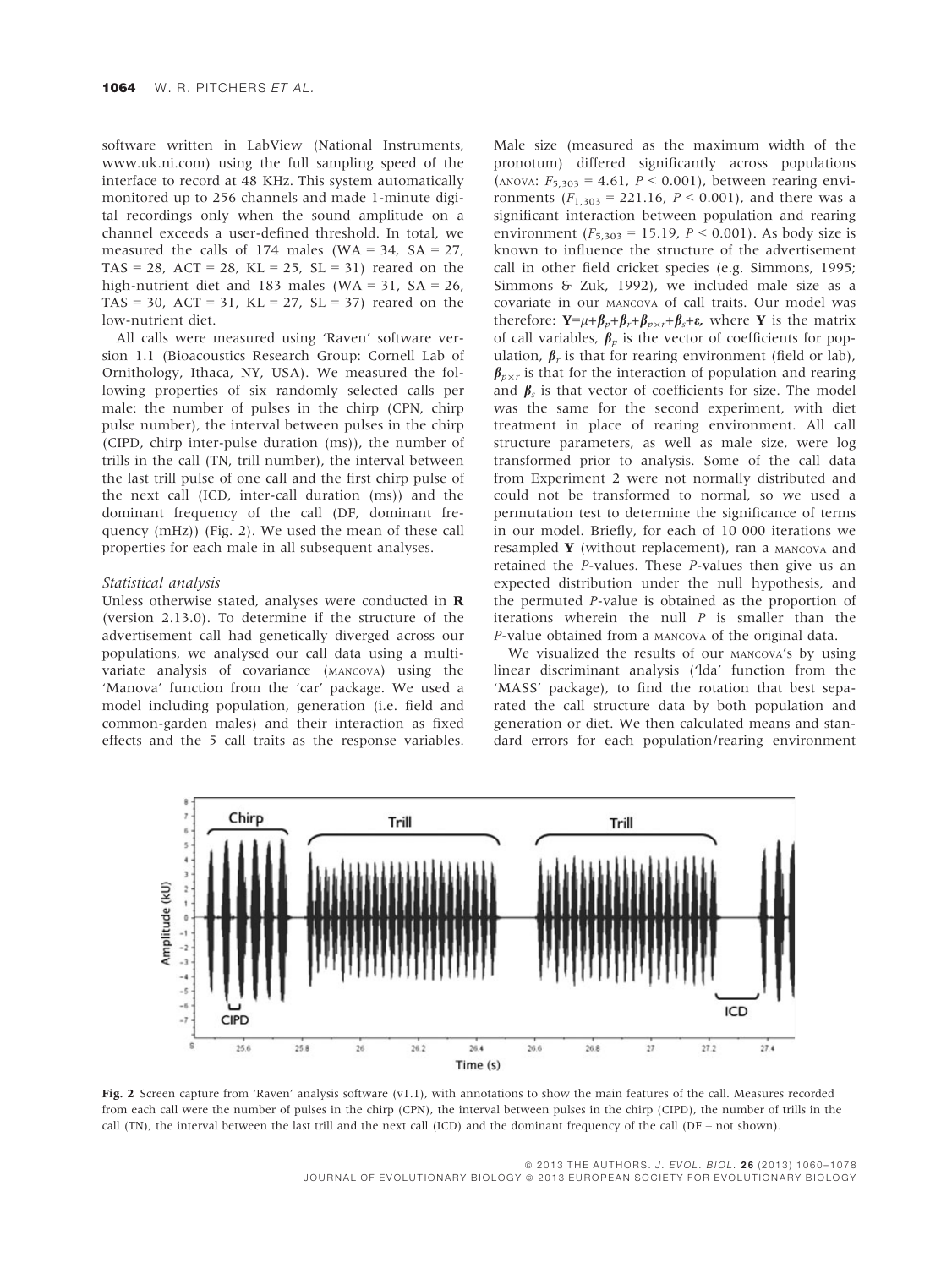combination. To determine which call traits were driving the patterns revealed by these multivariate analyses, we also ran *post hoc* ANOVA's for each trait. The right-hand side of each post hoc model was the same as the corresponding multivariate model. For the data from Experiment 2, we used the same permutation approach as above to assign P-values, and post hoc tests were also run for 10 000 permutations. For Experiment 2, we also ran ANOVA's to test for effects of population, diet and population x diet interaction on development time (number of days from hatching to eclosion), weight and pronotum width (measured at elcosion).

We calculated **P** matrices for the five call traits of each population and rearing environment in Experiment 1 and for each population and diet in Experiment 2, using the 'cov' function from the 'stats' package. With six populations and two treatments in each experiment, we had 12 call P matrices for each experiment. Although our focus was to compare the P matrices for call traits, we were also able to calculate a second set of P matrices for the life-history traits (development time, weight and pronotum width) that we measured in Experiment 2. There is currently no single best method of comparing matrices, with each available technique testing slightly different aspects of the matrices being compared (Roff et al., 2012). We therefore used a suite of complementary methods to test whether P differed across populations and our treatments (generation and diet).

First, we used Common Principal Component (CPC) analysis (Phillips & Arnold, 1999). CPC analysis sequentially tests for differences between matrices in a hierarchical manner (Phillips & Arnold, 1999). We used the 'CPC' program (Phillips, 1998) to perform analyses and evaluated the results using the 'jump-up' approach; evaluating each model against the null model of unrelated matrices. CPC analysis is quite well-used in the field (e.g. Bégin & Roff, 2001; Game & Caley, 2006; Sherrard et al., 2009), but is not without problems. In particular, CPC analysis compares all principal components between matrices, but does not take account of their relative eigenvalues, meaning that similarity may be inferred between principal components that have a small eigenvalue in one matrix but a large eigenvalue in another (Blows et al., 2004).

We also compared the eigenstructure of the **P** matrices using geometric subspace analysis (Krzanowski, 1979). Krzanowski's geometric method compares  $k$ -dimensional subspaces, where  $k$  is the number of eigenvectors being compared in each sample, by calculating the angles between the most similar pairs of orthogonal components. To be meaningful, no more than half the eigenvectors of an  $n$ -dimensional matrix can be included in any comparison because to do so would constrain the analysis to recover common dimensions (Blows et al., 2004). In the extreme case, including all eigenvectors will, by definition, recover identical subspaces. In our analyses, we are therefore only able to include the first 2 eigenvectors (of our 5-dimensional matrices) in the subsets. However, these account for greater than 99% of the variation in the structure of the advertisement call. For a pair of matrices to be compared (in our case; two  $5 \times 5$  (co)variance matrices) the subset of eigenvectors to be compared are designated as matrices A & B (in our case; two 5  $\times$  2 matrices), and used to calculate a new matrix (S) as:  $S = A^TBB^T A$ . The angle between most closely aligned vectors can be then be found as closely aligned vectors can be then be found as  $\cos^{-1}\sqrt{\lambda_1}$ , where  $\lambda_1$  is the largest eigenvalue of **S**. In addition, the sum of S matrix eigenvalues, which is equal to the sum of squares of the cosines of the angles between the two sets of orthogonal axes, can be used as a metric of similarity. This metric will have a possible range from 0 (orthogonal subspaces) to  $k$  (identical subspaces). Since our estimates of  $P$  contain may be influenced by sampling error we boostrapped our Krzanowski tests (10 000 iterations) to place confidence intervals on the resulting statistics. Krzanowski comparisons were made using the 'krzanowski.test' function in the 'MCMCglmm' package of R (Hadfield, 2010).

As discussed above, one of the main reasons that  $P$  is of interest is their potential to influence a population's evolutionary response to selection. The 'random skewers' method developed by Cheverud (1996) is intuitive, in that it compares matrices by comparing the direction of 'response' to set of randomly drawn 'skewers'. These are sometimes described as hypothetical vectors of selection and so are represented as  $\beta_{\rm R}$ . The elements of the random skewers are randomly drawn from a uniform distribution from  $-1$  to  $+1$ , and each vector is then standardized so that the sum of the squares of its elements is equal to 1 (Cheverud & Marroig, 2007). For each pair of matrices (A and B) and each random skewer, 'response' vectors are computed as  $\mathbf{R}_{\mathbf{A}} = \mathbf{A} \beta_{\mathbf{R}}$ and  $\mathbf{R}_{\mathbf{B}} = \mathbf{B} \beta_{\mathbf{R}}$ , and the vector correlation between  $\mathbf{R}_{\mathbf{A}}$ and  $\mathbf{R}_{\mathbf{B}}$  are calculated following Calsbeek & Goodnight (2009). As we are testing P matrices, the skewers are not directly analogous to the vector of standardized selection gradients ( $\beta$ , sensu Lande & Arnold, 1983). We report the mean vector correlation from the application of 1000 random skewers as a measure of matrix similarity. We used a randomization approach to assess statistical differences between matrices (Roff et al., 2000). After estimating a mean vector correlation for each pair of matrices, we randomized our data among populations to generate two new matrices and computed their vector correlation. This process was also iterated 1000 times. Following Calsbeek & Goodnight (2009) and Roff et al. (2000), we took the null hypothesis to be that matrices A and B are identical. P-values are therefore assigned as  $P = n/R$ , where *n* is the number of  $r_{\text{rand}} \ge r_{\text{obs}}$  and R is the number of randomizations. Random skewers analyses were performed using R code adapted from Roff et al. (2000).

© 2013 THE AUTHORS. J. EVOL. BIOL. 26 (2013) 1060-1078

JOURNAL OF EVOLUTIONARY BIOLOGY @ 2013 EUROPEAN SOCIETY FOR EVOLUTIONARY BIOLOGY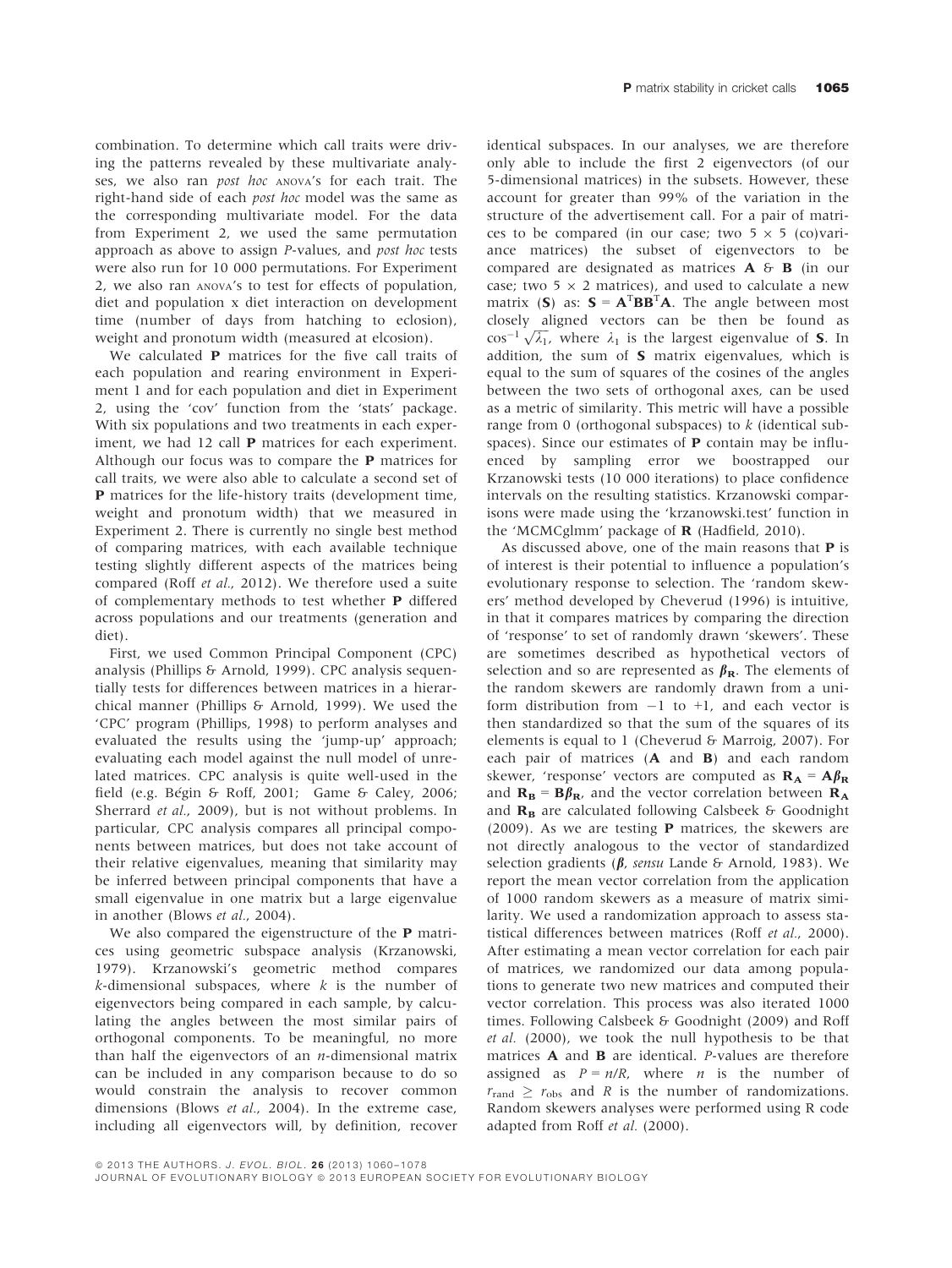

Fig. 3 Ellipses representing the first two dimensions of the call-trait P matrices from experiment 1. The ellipses show the first two principal components projected onto the ICD and TN traits. These traits were chosen for illustration since they had the highest loadings for PC1 and PC2 respectively. The solid point and ellipse represent the call structure of the wild-caught males; the open point and the dashed ellipse represent the call structure of common-garden-reared males. Population colours and abbreviations are as shown for Fig. 1.

Lastly, we used the Bayesian 'd method' of matrix comparison as described by Ovaskainen et al. (2008). Briefly, P matrices were estimated from centred data using an MCMCglmm and compared pairwise. We calculated the divergence metric 'd' using the 'Ddivergence' function ('MCMCglmm' package for R) at each position in the posterior distributions. The posterior mean and standard deviation from the distribution of d values provide an estimate of the magnitude of the difference between matrices in each pairwise comparison. We also calculated posterior distributions for Ovaskainen's  $\Psi_d$  measure by resampling from the posterior distributions. Drawing two random samples from the posterior distribution for each matrix  $(\mathbf{P}^{\mathbf{A}})$  and  $(\mathbf{P}^{\mathbf{B}})$ , we calculated the difference over 10 000 resampling iterations as:

$$
\Psi d(\mathbf{A}, \mathbf{B}) = [d(\mathbf{P}_1^A, \mathbf{P}_2^A) + d(\mathbf{P}_1^B, \mathbf{P}_2^B)] - [d(\mathbf{P}_1^A, \mathbf{P}_2^B) + d(\mathbf{P}_1^B, \mathbf{P}_2^A)]
$$

The proportion of the posterior  $\Psi_d$  distribution where  $\Psi_d(A,B)$ < 0 can then be used to infer statistical support for difference between the two matrices.

To illustrate the covariance matrices in two dimensions, we extracted principal components from the data for the five call traits (i.e. populations, generation and diet treatments were pooled to give 1 set of PCs for each experiment) using the 'prcomp' function from the 'stats' package in R. As the call traits are measured in a number of different units and therefore are quite different in magnitude, extractions were performed on correlation matrices. Inter-call duration and trill number were the two traits with the highest loadings on PC1 and PC2, respectively, and so PC1 and PC2 were projected onto these traits to draw 95% confidence ellipses for Figs 3 and 4.

#### Results

#### Experiment 1: Common-garden rearing of crickets from six populations

A MANCOVA (Table 1) revealed significant differences in the structure of the advertisement call in T. commodus both among populations and between rearing environments, and there was also a significant interaction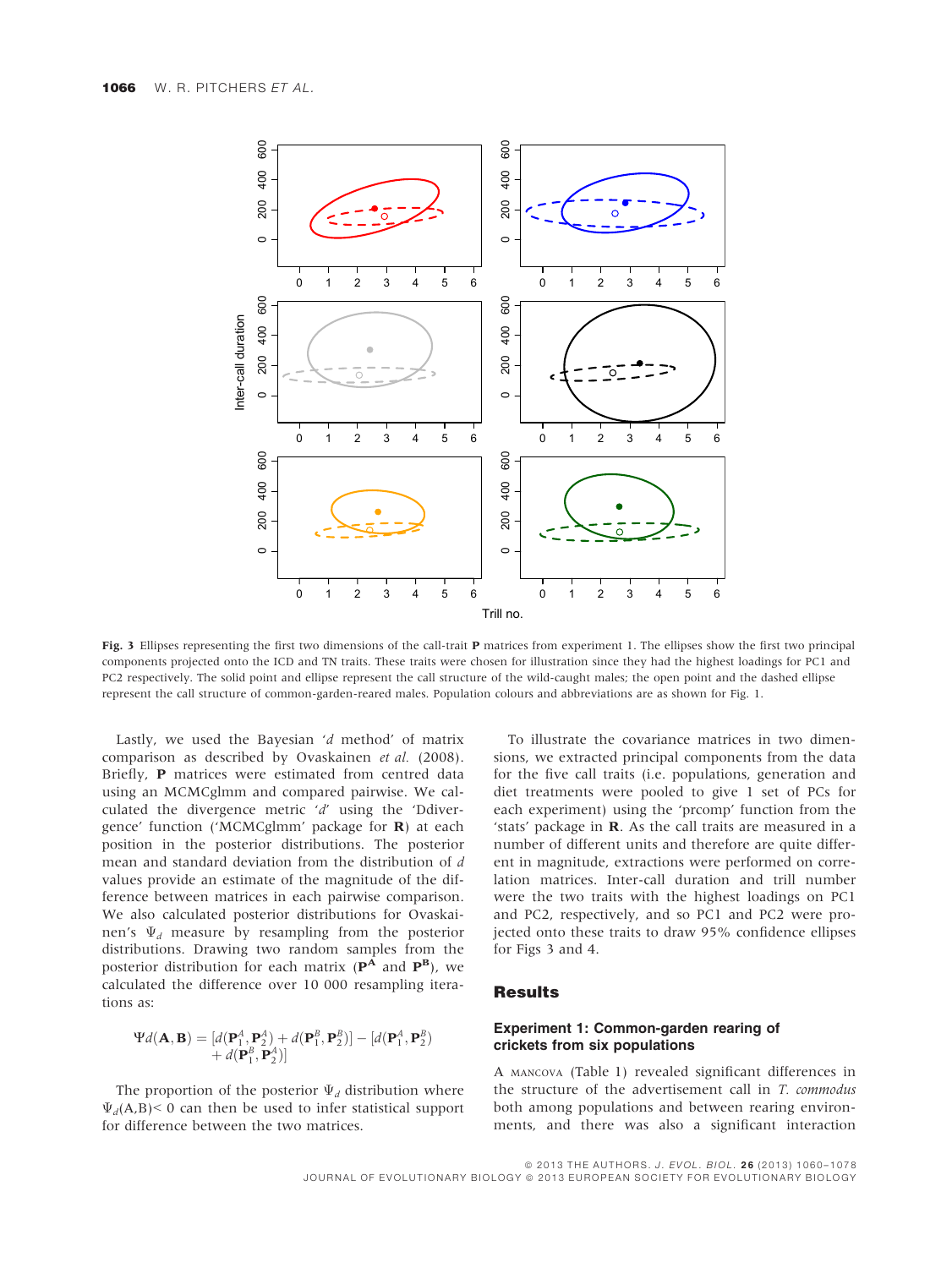

Fig. 4 Ellipses representing the first two dimensions of the call-trait P matrices from Experiment 2. The ellipses show the first two principal components projected onto the ICD and TN traits. These traits were chosen for illustration since they had the highest loadings for PC1 and PC2 respectively. The solid point and ellipse represent the call structure of the males reared on the high-nutrient diet; the open point and the dashed ellipse represent the call structure of males reared on the low-nutrient diet. Population colours and abbreviations are as shown for Fig. 1.

Table 1 MANCOVA statistics from experiment 1. Significant p-values are italicized.

| Effect                               | Pillai       | F approx.   | hypoth. df | resid. df      | $P$ -value    |
|--------------------------------------|--------------|-------------|------------|----------------|---------------|
| Population (A)                       | 0.38         | 5.01        | 25         | 1510           | <0.0001       |
| Rearing Environment (B)              | 0.66         | 117.86      | 5          | 298            | < 0.0001      |
| $A \times B$                         | 0.58         | 7.90        | 25         | 1510           | < 0.0001      |
| Size (PW)                            | 0.05         | 3.14        | 5          | 298            | < 0.01        |
| Trait Means $(\pm$ SE) by Population |              |             |            |                |               |
| Wild-Caught                          | $CPN$ $(\#)$ | $TN$ $(\#)$ | DF(MHz)    | $ICD$ (ms)     | $CIPD$ (ms)   |
| <b>ACT</b>                           | 6.43(0.30)   | 2.59(0.21)  | 3.87(0.03) | 209.29 (18.25) | 26.67 (0.94)  |
| KL                                   | 6.73(0.25)   | 2.84(0.20)  | 3.78(0.03) | 246.09 (18.40) | 30.33(1.19)   |
| SA                                   | 6.73(0.26)   | 2.43(0.20)  | 3.66(0.05) | 305.33 (23.21) | 29.28 (0.71)  |
| SL                                   | 6.02(0.20)   | 3.34(0.22)  | 4.00(0.04) | 215.4 (33.11)  | 25.32 (0.83)  |
| <b>TAS</b>                           | 6.95(0.21)   | 2.7(0.18)   | 3.49(0.04) | 262.54 (16.19) | 32.75 (1.43)  |
| <b>WA</b>                            | 8.15(0.48)   | 2.63(0.20)  | 3.89(0.08) | 297.56 (22.45) | 37.4 (0.87)   |
| Common-Garden                        | $CPN$ $(\#)$ | $TN$ $(\#)$ | DF(MHz)    | $ICD$ (ms)     | $CIPD$ (ms)   |
| ACT                                  | 5.59(0.14)   | 2.93(0.18)  | 4.06(0.02) | 157.15 (5.13)  | 18.97 (0.75)  |
| KL                                   | 6.08(0.17)   | 2.49(0.28)  | 4.04(0.03) | 176.44 (8.42)  | 21.5(0.76)    |
| SA                                   | 5.79(0.15)   | 2.06(0.23)  | 4.15(0.03) | 136.42 (4.34)  | 18.08 (0.61)  |
| <b>SL</b>                            | 5.77(0.12)   | 2.41(0.17)  | 3.97(0.03) | 151.52 (4.19)  | 18.1 (0.38)   |
| <b>TAS</b>                           | 5.79(0.12)   | 2.42(0.16)  | 4.08(0.03) | 140.17 (4.00)  | 18.13 (0.49)  |
| <b>WA</b>                            | 5.56(0.14)   | 2.64(0.24)  | 4.15(0.03) | 127.78 (5.32)  | 18.63 (0.57)  |
| Post hoc $P < 0.05$                  | A, B, AxB    | B, AxB      | A, B, AxB  | B, AxB         | A, B, AxB, PW |

© 2013 THE AUTHORS. J. EVOL. BIOL. 26 (2013) 1060-1078

JOURNAL OF EVOLUTIONARY BIOLOGY © 2013 EUROPEAN SOCIETY FOR EVOLUTIONARY BIOLOGY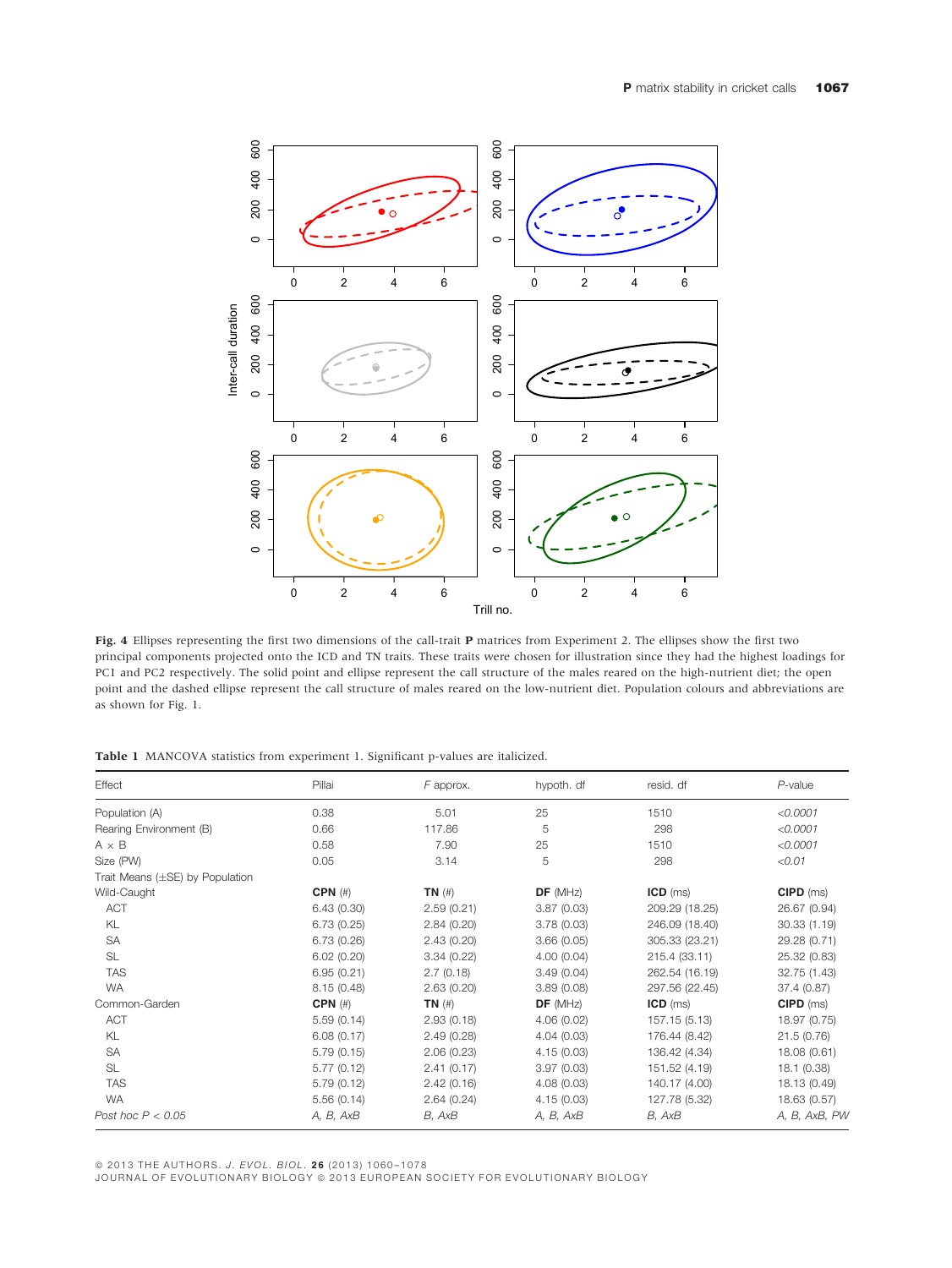

Fig. 5 Call structure variation between populations and between rearing environments in experiment 1. Population mean linear discriminant scores for the first and second linear discriminant functions of call phenotype calculated with population and rearing environment as grouping variables. Populations are colour coded as per the legend of Fig. 1. The round points are for calls measured from wild-collected males, whereas the square points represent common-garden males. The bars represent the standard error around the mean.

effect of population x rearing environment. Male body size (pronotum width) was also a significant predictor of call traits and the inclusion of this term in our model ensures that the differences in the main effects are not driven solely by allometric relationships with body size. Among the crickets collected in the wild, males from the WA and TAS populations were most distinct from the other populations in call structure (Fig. 5). Differences between populations were dramatically reduced when the environmental component of these differences were minimized by laboratory rearing, while the effect of lab rearing differed between populations. The KL population was the most distinct under laboratory conditions. The maintenance of detectable differences across populations under common-garden rearing conditions is indicative that the divergence in advertisement calls has a heritable genetic basis as opposed to being the result of maternal effects. Post hoc ANCOVA's revealed a significant effect of population on CPN  $(F_{5,302} = 3.51,$   $P = 0.004$ ,  $DF$   $(F_{5,302} = 5.41,$  $P = 0.0001$ ) and CIPD ( $F_{5,302} = 13.47$ ,  $P = 0.001$ ) and a significant effect of generation on all 5 call traits (CPN:  $F_{1,302} = 66.63, P = 0.0001;$  TN:  $F_{1,302} = 5.87, P = 0.016;$ DF:  $F_{1,302} = 172.78$ ,  $P = 0.0001$ ; ICD:  $F_{1,302} = 126.03$ ,  $P = 0.0001$ ; CIPD:  $F_{1,302} = 602.48$ ,  $P < 0.0001$ ). Body size, included in these analyses as pronotum width, only significantly influenced CIPD  $(F_{1,302} = 13.30)$ ,  $P < 0.001$ ), but the interaction effect of population  $\times$  generation was found to be significant for all five call traits (CPN:  $F_{5,302} = 6.74$ ,  $P = 0.0001$ ; TN:  $F_{5,302} = 2.23$ ,  $P = 0.05$ ; DF:  $F_{5,302} = 20.19$ ,  $P = 0.0001$ ; ICD:  $F_{5,302} = 6.24$ ,  $P = 0.0001$ ; CIPD:  $F_{5,302} = 14.68$ ,  $P = 0.0001$ .

Comparing the covariance matrices for the wild-collected crickets from all six populations using CPC analysis found the most parsimonious model among the three approaches (step-up, model building and jumpup) was that for two common principal components ( $CPC(2)$ ). This model implies that 2 of the 5 eigenvectors of each matrix are closely aligned among all six matrices (Phillips & Arnold, 1999). When we performed a similar comparison of matrices from the commongarden reared crickets, we found that the best fitting model was for three common principal components ('CPC(3)'). We also performed pairwise tests between rearing environments within each population, and again found the proportional model to be most parsimonious in the majority of cases. The only exception to this was the comparison of calls from field and labreared crickets from the ACT population, where the most parsimonious model was found to be that of 'common principal components'; the next model down Flury's hierarchy, also indicating differences confined to eigenvalues, but in this case the eigenvalues do not differ proportionately. These comparisons suggest that while these matrices have a conserved structure, they differ in the overall magnitude of variation they contain (Fig. 3). The comparative reduction in the amount of variation contained in P after common-garden rearing suggests an important role for environmental variance in P for wild-caught crickets.

We also compared **P** from Experiment 1 using Krzanowski's geometric subspace comparison method (Krzanowski, 1979). This approach can only compare 2 matrices at a time and therefore all comparisons are pairwise (Table 2). Population comparisons of P in the wild-collected males found all sums of  $S\lambda$ values to  $> 0.56$  (where the maximum possible value of two would indicate identical subspaces). Closest eigenvector angles were all  $\leq$  44.4°, indicating strong similarity of matrices. The results of P comparisons among populations in the lab-reared males were somewhat more similar, with the sum of **S** $\lambda$  values all being  $\geq 0.89$  and the closest eigenvector angles all being  $\leq 18.8^{\circ}$ . We found that P matrices compared between field and lab-reared males within populations were of an intermediate level of similarity; with the sum of  $S\lambda$  values all being  $\geq$  0.80 and the closest eigenvector angles all being  $\leq$  27.9°. The consistency of these results and those of the common principal analyses indicate that, although not identical, P is very similar in structure across populations and generations

Matrix comparison by random skewers is also a pairwise procedure. The random skewers vector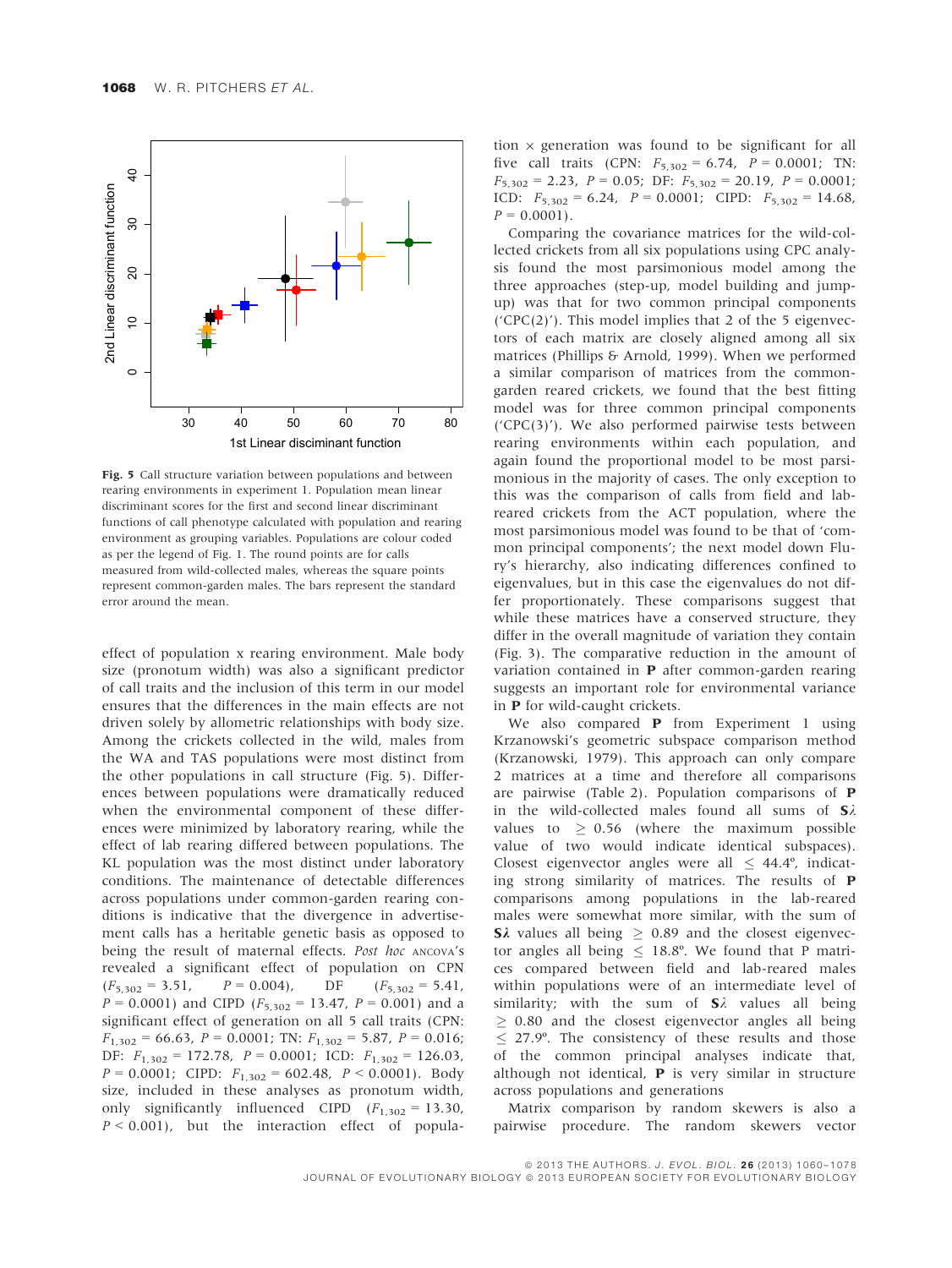correlations among populations in the field cohort were all  $\geq 0.57$  (mean  $\pm$  SE = 0.81  $\pm$  0.06), and 9 of the 15 comparisons were found to be significantly different from identical in randomization tests (Table 3). Among populations in the common-garden cohort random skewers vector correlations were all  $\geq 0.44$ 

Table 2 The results of geometric matrix comparisons among **P** matrices from the experiment 1. The upper matrix contains the sum of S matrix eigenvalues (a value between  $0 \& 2$  in this case  $-2$  indicating that matrices span an identical subspace, with their 95% confidence interval below them. The lower italicized matrix contains the closest angles between principal vectors describing the shared subspace between matrices (in degrees), with 95% confidence intervals. Within each matrix, cells on the diagonal (**bold**) are within-population comparisons between wild-caught and common-garden calls. Cells below the diagonal are between-population comparisons of wild-caught calls – between-population comparisons of common-garden are calls above the diagonal. Population abbreviations are as for Fig. 1.

|            | <b>ACT</b>               | KL            | SA            | <b>SL</b>     | TA            | <b>WA</b>     |                            |
|------------|--------------------------|---------------|---------------|---------------|---------------|---------------|----------------------------|
| <b>ACT</b> | 0.92                     | 0.74          | 1.06          | 1.66          | 1.31          | 0.72          | <b>Common-Garden Males</b> |
|            | $0.41 - 1.36$            | $0.29 - 1.29$ | $0.55 - 1.85$ | $0.90 - 1.91$ | $0.62 - 1.74$ | $0.18 - 1.34$ |                            |
| <b>KL</b>  | 1.00                     | 0.78          | 1.02          | 0.57          | 1.16          | 1.22          |                            |
|            | $0.69 - 1.59$            | $0.20 - 1.33$ | $0.34 - 1.63$ | $0.13 - 1.14$ | $0.42 - 1.65$ | $0.27 - 1.68$ |                            |
| SA         | 1.24                     | 1.01          | 1.62          | 0.97          | 1.05          | 0.99          |                            |
|            | $0.60 - 1.71$            | $0.66 - 1.76$ | $0.62 - 1.90$ | $0.46 - 1.91$ | $0.37 - 1.77$ | $0.12 - 1.40$ |                            |
| <b>SL</b>  | 1.47                     | 1.15          | 0.98          | 0.87          | 1.55          | 0.99          |                            |
|            | $0.87 - 1.81$            | $0.76 - 1.61$ | $0.67 - 1.63$ | $0.35 - 1.36$ | $0.67 - 1.83$ | $0.22 - 1.55$ |                            |
| <b>TA</b>  | 0.79                     | 0.63          | 1.16          | 0.65          | 0.69          | 1.53          |                            |
|            | $0.26 - 1.56$            | $0.14 - 1.30$ | $0.40 - 1.80$ | $0.21 - 1.51$ | $0.26 - 1.38$ | $0.48 - 1.84$ |                            |
| WA         | 0.65                     | 0.93          | 0.55          | 1.01          | 1.26          | 0.91          |                            |
|            | $0.26 - 1.30$            | $0.61 - 1.49$ | $0.19 - 1.29$ | $0.31 - 1.54$ | $0.29 - 1.60$ | $0.02 - 1.42$ |                            |
| <b>ACT</b> | 16.95                    | 34.96         | 8.88          | 12.83         | 13.38         | 36.54         |                            |
|            | $1.70 - 46.6$            | $3.94 - 56.9$ | $0.89 - 43.5$ | $0.96 - 27.7$ | $1.21 - 39.2$ | $4.85 - 60.2$ |                            |
| KL         | 3.63                     | 29.57         | 12.02         | 49.20         | 19.32         | 6.46          |                            |
|            | $0.37 - 29.5$            | $2.06 - 57.8$ | $1.01 - 50.7$ | $14.3 - 69.5$ | 1.48-48.5     | $2.17 - 55.5$ |                            |
| <b>SA</b>  | 14.71                    | 7.15          | 11.88         | 11.69         | 3.59          | 6.82          |                            |
|            | $0.91 - 39.4$            | $0.29 - 34.1$ | $0.93 - 42.0$ | $0.69 - 48.1$ | $0.60 - 50.7$ | $2.14 - 63.0$ |                            |
| <b>SL</b>  | 8.78                     | 6.13          | 8.83          | 24.76         | 11.41         | 39.98         |                            |
|            | $0.96 - 28.9$            | $0.73 - 30.7$ | $0.34 - 36.0$ | $3.94 - 49.8$ | $1.62 - 40.7$ | $3.19 - 59.5$ |                            |
| <b>TA</b>  | 30.71                    | 40.51         | 11.58         | 40.87         | 35.54         | 8.20          |                            |
|            | $2.66 - 55.6$            | $2.45 - 58.6$ | 1.13-49.8     | $3.62 - 58.1$ | $4.35 - 57.0$ | $1.23 - 47.6$ |                            |
| <b>WA</b>  | 40.34                    | 22.30         | 47.81         | 22.86         | 18.88         | 27.94         |                            |
|            | $4.21 - 55.7$            | $4.49 - 39.2$ | $8.02 - 61.0$ | $2.36 - 50.9$ | $3.31 - 52.4$ | $4.15 - 67.2$ |                            |
|            | <b>Wild-Caught Males</b> |               |               |               |               |               |                            |

Table 3 Random skewers correlations between and within populations in experiment 1. Correlations between populations in the wildcaught cohort are below the diagonal, and between the common-garden cohort are above the diagonal. Correlations along the diagonal are within population and between cohorts. Below each correlation is its associated p-value in italics, where a significant value indicates difference from equality.

|            | <b>ACT</b>               | KL   | <b>SA</b> | <b>SL</b> | <b>TA</b> | <b>WA</b> |                            |
|------------|--------------------------|------|-----------|-----------|-----------|-----------|----------------------------|
| <b>ACT</b> | 0.96                     | 0.54 | 0.97      | 0.88      | 0.91      | 0.70      | <b>Common-Garden Males</b> |
|            | 0.25                     | 0.00 | 0.35      | 0.05      | 0.06      | 0.00      |                            |
| <b>KL</b>  | 0.77                     | 0.89 | 0.58      | 0.69      | 0.47      | 0.63      |                            |
|            | 0.01                     | 0.04 | 0.00      | 0.00      | 0.00      | 0.00      |                            |
| <b>SA</b>  | 0.94                     | 0.74 | 0.96      | 0.90      | 0.94      | 0.70      |                            |
|            | 0.19                     | 0.00 | 0.28      | 0.10      | 0.17      | 0.00      |                            |
| <b>SL</b>  | 0.82                     | 0.96 | 0.71      | 0.90      | 0.71      | 0.92      |                            |
|            | 0.01                     | 0.38 | 0.00      | 0.12      | 0.00      | 0.26      |                            |
| <b>TA</b>  | 0.93                     | 0.76 | 0.98      | 0.72      | 0.98      | 0.44      |                            |
|            | 0.13                     | 0.00 | 0.64      | 0.00      | 0.51      | 0.00      |                            |
| <b>WA</b>  | 0.66                     | 0.94 | 0.57      | 0.94      | 0.64      | 0.83      |                            |
|            | 0.00                     | 0.23 | 0.00      | 0.22      | 0.00      | 0.03      |                            |
|            | <b>Wild-Caught Males</b> |      |           |           |           |           |                            |

© 2013 THE AUTHORS. J. EVOL. BIOL. 26 (2013) 1060-1078

JOURNAL OF EVOLUTIONARY BIOLOGY @ 2013 EUROPEAN SOCIETY FOR EVOLUTIONARY BIOLOGY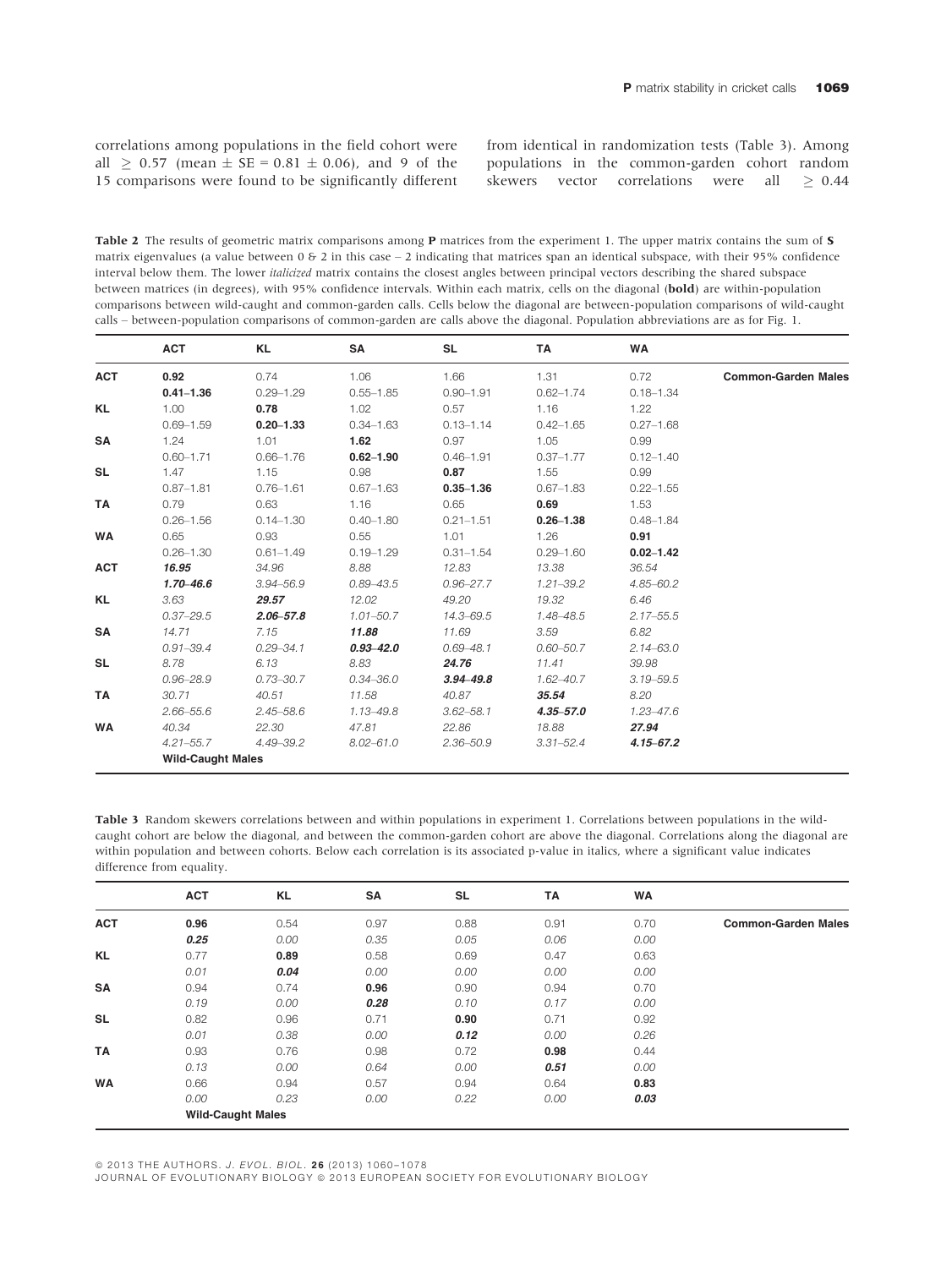(mean  $\pm$  SE = 0.73  $\pm$  0.06), with 9 of 15 comparisons again being different from identical (Table 3). Withinpopulations between rearing environments, random skewer vector correlations were all  $> 0.83$ (mean  $\pm$  SE = 0.92  $\pm$  0.03), but **P** for the KL and WA populations were significantly different from identical between cohorts.

Finally, we tested for differences between matrices using the Bayesian approach of Ovaskainen et al. (2008). The resulting 'd' divergence statistics were small for all comparisons. The mean  $'d'$  value among withinpopulation tests between rearing treatments was 0.08  $(SD = 0.01)$ , with a similar mean value (mean = 0.05,  $SD = 0.01$ ) for between-population comparisons among wild-caught males. The mean 'd' value for betweenpopulation comparisons among common-garden reared males was slightly higher, at  $0.16$  (SD = 0.03). However, the  $\psi_d$  statistics for all comparisons were high (all > 0.95), which implies a lack of statistical support for these matrices being different. A table of results for individual tests is available in Online Supplement 1.

#### Experiment 2. The plasticity of P under dietary manipulation

We used ANOVA's to test for the influence of diet treatment on the development time and size of crickets from all six populations. Males reared on the low-nutrient diet took 2.6  $(\pm 1.2)$  days longer to reach eclosion than those on the high-nutrient diet  $(F_{1,719} = 21.97)$ ,  $P = 0.0001$ ). Development time varied significantly among populations  $(F_{5,719} = 61.17, P = 0.0001)$ , but there was no significant interaction effect of population

x diet. In addition to developing more slowly, males reared on the low-nutrient diet also weighed 0.03 g  $(\pm 0.01)$  more and were 0.22 mm  $(\pm 0.01)$  wider in the pronotum (weight:  $F_{1,719} = 49.87$ ,  $P = 0.0001$ ; PW:  $F_{1,719} = 43.52$ ,  $P = 0.0001$ ). Weight and pronotum width also varied significantly among populations (weight:  $F_{5,719} = 30.03$ ,  $P = 0.001$ ; PW:  $F_{5,719} = 32.56$ ,  $P = 0.0001$ ). However, unlike development time, weight and pronotum width did show a significant interaction between population and diet (weight:  $F_{5,719} = 5.08$ ,  $P = 0.0001$ ; PW:  $F_{5,719} = 3.36$ ,  $P = 0.005$ ). Given that these effects were measured in commongarden conditions, this suggests genotype x environment interactions for these phenotypic traits.

We tested the effects of population, diet and their interaction on male call structure using the same model as specified for Experiment 1. However, due to the distribution of the call data we obtained P-values using a permutation test rather than from the parametric MAN-COVA (Table 4). As in Experiment 1, we found that the call traits showed significant differences among populations. These among-population differences (Fig. 4) appear to be similar to the pattern found in the common-garden reared cohort from experiment 1 (dashed ellipses in Fig. 3), with the distributions being of similar size and shape among populations. There is no evidence for a diet effect on call traits. Although the betweendiet differences in population means appear to be in different directions (Fig. 6), the population  $\times$  diet effect is also nonsignificant. As in Experiment 1, pronotum width was also a significant predictor of call traits. Post hoc ANOVA's, with P-values again assigned by permutation, showed that the among-population differences

Table 4 Statistics from the randomisation tests on the data from the Experiment 2. Significant P-values are *italicized*.

| Effect                               | #permutations |            | #permutations $Pp < P$ |                | $P$ -value   |
|--------------------------------------|---------------|------------|------------------------|----------------|--------------|
| Population (A)                       | 10 000        |            | 0                      |                | < 0.0001     |
| Dict (B)                             | 10 000        |            | 4952                   |                | 0.50         |
| $A \times B$                         | 10 000        |            | 1696                   |                | 0.17         |
| Size (PW)                            | 10 000        |            | 276                    |                | 0.03         |
| Trait Means $(\pm$ SE) by Population |               |            |                        |                |              |
| High-Nutrient Diet                   | <b>CPN</b>    | <b>TN</b>  | DF                     | ICD            | <b>CIPD</b>  |
| <b>ACT</b>                           | 5.64(0.38)    | 3.5(0.25)  | 4.81(0.30)             | 188.11 (19.36) | 17.37 (1.22) |
| KL                                   | 6.19(0.50)    | 3.48(0.32) | 5.25(0.35)             | 202.05 (25.84) | 20.70 (1.40) |
| <b>SA</b>                            | 6.00(0.39)    | 3.73(0.32) | 4.49(0.22)             | 163.37 (15.17) | 17.32 (1.21) |
| SL                                   | 5.22(0.28)    | 3.27(0.18) | 4.36(0.18)             | 174.35 (15.25) | 18.40 (1.87) |
| <b>TAS</b>                           | 6.27(0.30)    | 3.27(0.22) | 4.19(0.17)             | 198.31 (28.04) | 18.57 (1.50) |
| <b>WA</b>                            | 5.69(0.23)    | 3.19(0.22) | 4.10(0.11)             | 209.88 (23.38) | 20.26 (0.87) |
| Low-Nutrient Diet                    | <b>CPN</b>    | <b>TN</b>  | DF                     | ICD            | <b>CIPD</b>  |
| <b>ACT</b>                           | 5.7(0.35)     | 3.94(0.29) | 4.74(0.27)             | 172.87 (12.3)  | 19.74 (1.43) |
| KL                                   | 5.26(0.27)    | 3.31(0.28) | 4.32(0.19)             | 159.41 (11.5)  | 16.95 (0.89) |
| SA                                   | 5.8(0.33)     | 3.27(0.19) | 4.52(0.25)             | 184.79 (10.4)  | 20.57 (2.04) |
| SL                                   | 5.48(0.19)    | 3.63(0.24) | 4.42(0.18)             | 146.94 (5.92)  | 16.59 (0.96) |
| <b>TAS</b>                           | 5.72(0.34)    | 3.43(0.20) | 4.31(0.21)             | 214.72 (25.5)  | 18.31 (1.34) |
| <b>WA</b>                            | 5.90(0.31)    | 3.67(0.30) | 4.41(0.22)             | 220.96 (17.3)  | 22.30 (1.33) |
| Post hoc $P < 0.05$                  | <b>PW</b>     |            | A, PW                  | A              | A, PW        |

© 2013 THE AUTHORS. J. EVOL. BIOL. 26 (2013) 1060-1078 JOURNAL OF EVOLUTIONARY BIOLOGY @ 2013 EUROPEAN SOCIETY FOR EVOLUTIONARY BIOLOGY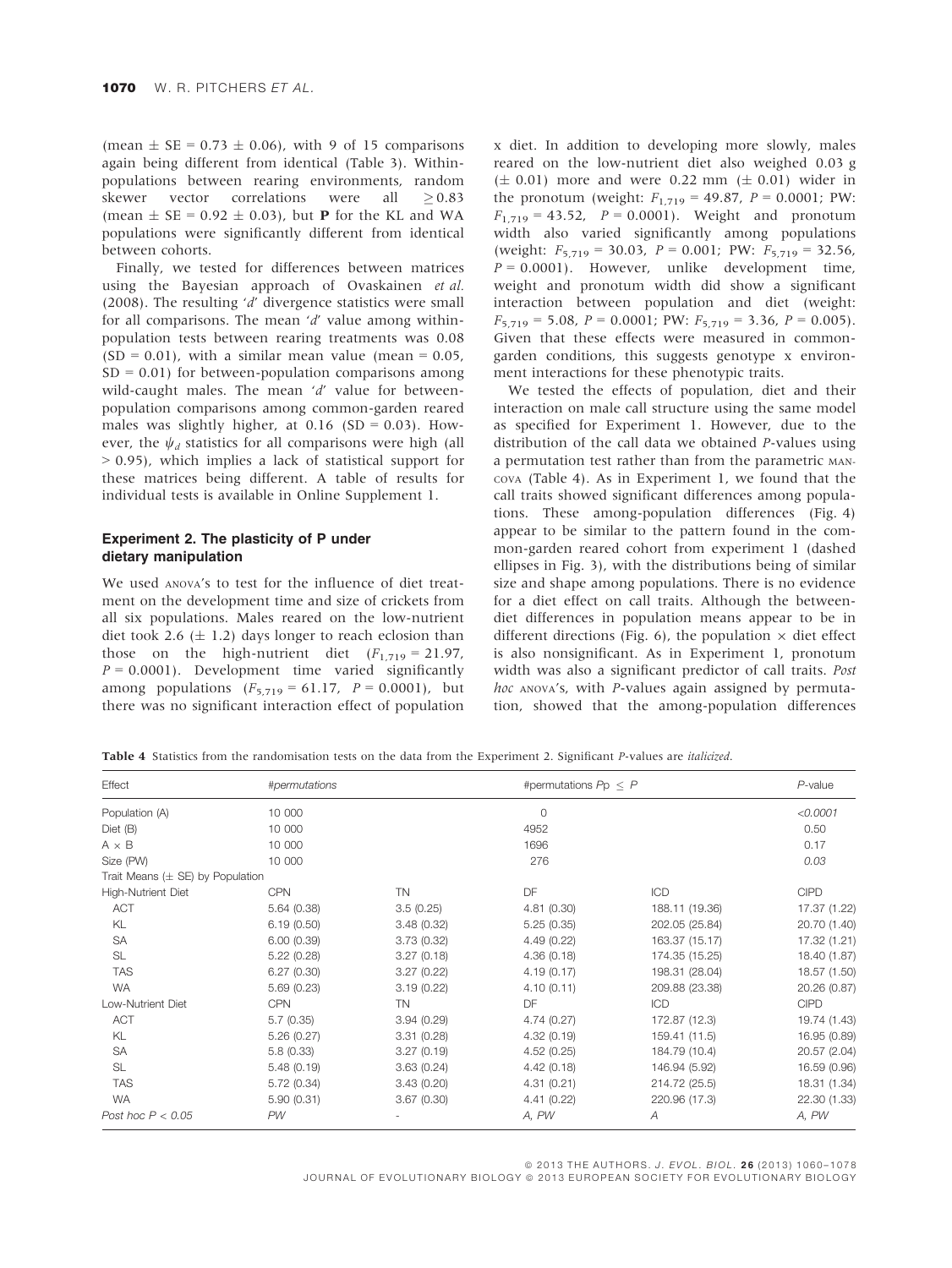

Fig. 6 Variation in call structure among populations and between diet treatments in Experiment 2. Population mean linear discriminant scores for the first and second linear discriminant functions were calculated for call structure using population and rearing environment as grouping variables. Populations are colour coded and abbreviated according to the legend of Fig. 1. The round points represent calls measured from males reared on the high-nutrient diet, whereas the square points represent males reared on the low-nutrient diet, and the bars represent the standard error around the mean.

were driven by significant differences in ICD, CIPD and DF (10 000 permutations; ICD  $P = 0.001$ ; CIPD  $P = 0.002$ ; DF  $P = 0.048$ ) and the effect of pronotum width was driven by CPN, CIPD and DF (10 000 permutations; CPN  $P = 0.003$ ; CIPD  $P = 0.008$ ; DF  $P = 0.001$ .

Our CPC analysis of P from Experiment 2 found that for males reared on both diets, the most parsimonious model comparing P among populations was the proportional model. This result is in agreement with the finding from Experiment 1 that these P matrices differ in their eigenvalues, but not in the direction of their eigenvectors. When we compared P within populations across our diet treatments, the most parsimonious model was that of proportional matrices for all populations, with the exception of the KL population whose best model was for the common principal components. These results indicate that the structure of P for call structure was largely unaffected by the difference between the diet treatments, with only the KL population showing evidence of change but this was for eigenvalues only and the eigenvectors remained the same across diets.

Results from matrix comparison by Krzanowski's geometric method (Table 5) were similar to those for Experiment 1. Among-population comparisons between males reared on the high-nutrient diet revealed differences of a similar scale to those found in the commongarden cohort in Experiment 1: sums of  $S\lambda$  values were  $\geq$  0.99 (identical matrices would return a value of 2), and the angles between most closely aligned vectors

were  $\leq$  13.8°. The among-population differences between P matrices were of similar magnitude when reared on the low-nutrient diet, with sum of  $S\lambda$  values  $\geq$  1.14, and all maximum angles between closest vectors  $\leq$  17.1°. The between-diet differences within populations were somewhat smaller than the inter-population differences within either diet treatment, with sum of  $S\lambda$  values  $> 1.26$  and angles between most closely aligned vectors  $\leq 7.79^{\circ}$ .

We compared matrices in a pairwise fashion by the application of random skewers. The random skewers vector correlations among populations in the cohort reared on the high-nutrient diet were all  $\geq 0.83$ (mean  $\pm$  SE = 0.93  $\pm$  0.06), and only 4 of 15 comparisons tested as significantly different from identical (Table 6). Among populations in the cohort reared on the low-nutrient diet random skewer vector correlations were all  $\geq 0.78$  (mean  $\pm$  SE = 0.92  $\pm$  0.06), and 5 of 15 comparisons were significantly different from identical (Table 6). Within-populations between diet treatments, random skewer vector correlations were all  $> 0.85$  (mean  $\pm$  SE = 0.95  $\pm$  0.03), and only populations KL and SA tested as different from identical between treatments.

Lastly, we tested for differences between P matrices using the Bayesian 'd' method (see supplementary material for full details). Divergence  $(d')$  values were somewhat higher than for Experiment 1. The mean 'd' value for within-population comparisons between diet treatments was  $1.22$  (SD = 0.21), with a mean of 1.32  $(SD = 0.25)$  for between population tests on the

JOURNAL OF EVOLUTIONARY BIOLOGY @ 2013 EUROPEAN SOCIETY FOR EVOLUTIONARY BIOLOGY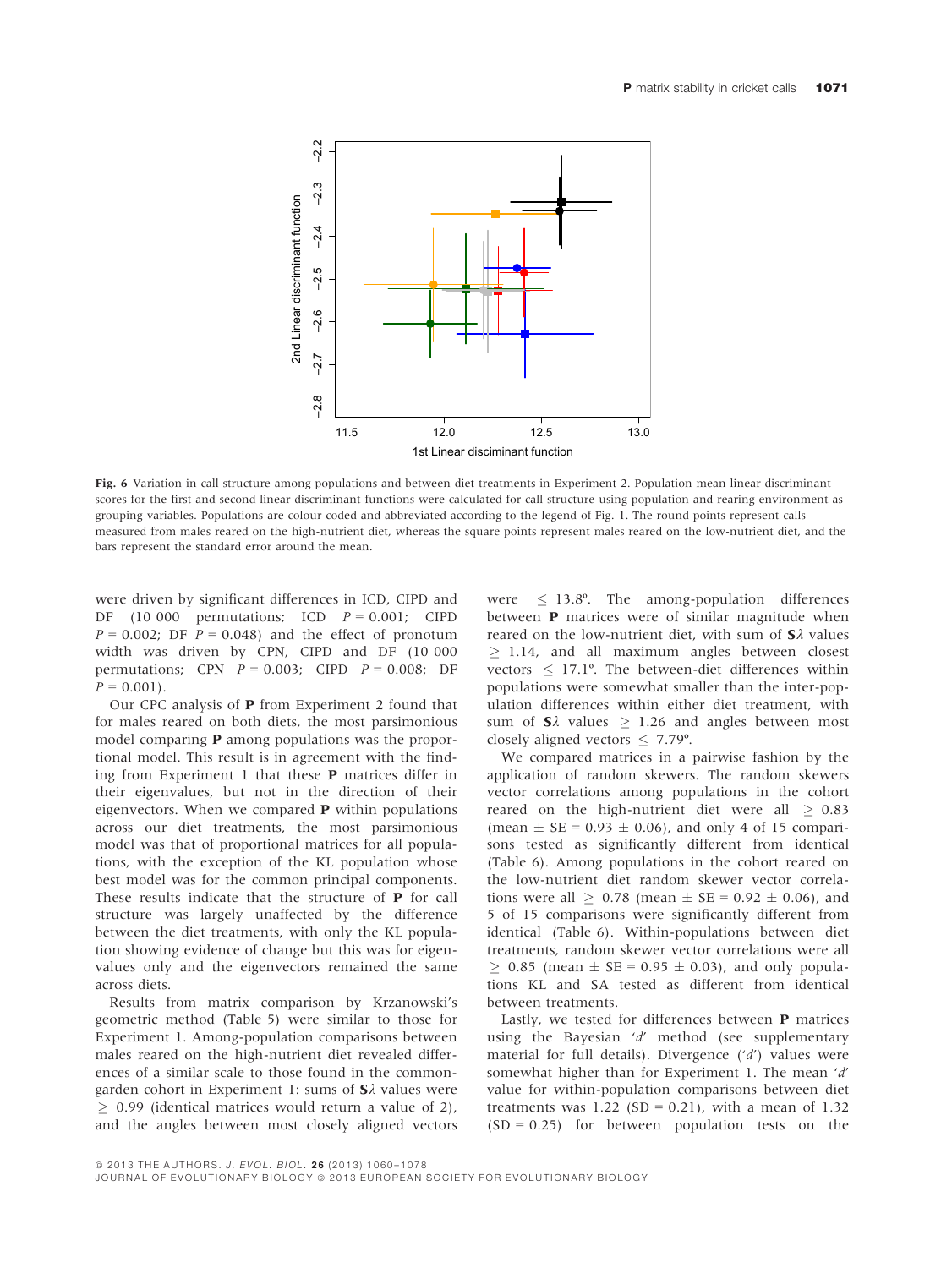| Table 5 The results of geometric matrix comparisons among <b>P</b> matrices from Experiment 2. The upper matrix contains the sum of <b>S</b>  |
|-----------------------------------------------------------------------------------------------------------------------------------------------|
| matrix eigenvalues (a value between $0 \& 2$ in this case $-2$ indicating that matrices span an identical subspace, with their 95% confidence |
| interval below them. The lower <i>italicized</i> matrix contains the closest angles between principal vectors describing the shared subspace  |
| between matrices (in degrees), with 95% confidence intervals. Within each matrix, cells on the diagonal ( <b>bold</b> ) are within-population |
| comparisons between males reared on the high-nutrient diet and those reared on the low-nutrient diet. Cells below the diagonal are            |
| between-population comparisons of calls from the high-nutrient diet treatment – between-population comparisons of calls from the              |
| low-nutrient treatment are above the diagonal. Population abbreviations are as for Fig. 1.                                                    |
|                                                                                                                                               |

|            | 1.63                      |               |               |               |               |               |                          |
|------------|---------------------------|---------------|---------------|---------------|---------------|---------------|--------------------------|
| <b>ACT</b> |                           | 1.53          | 1.52          | 1.26          | 0.99          | 1.87          | <b>Low-Nutrient Diet</b> |
|            | $1.28 - 1.91$             | 1.04-1.98     | $0.36 - 1.90$ | $0.99 - 1.82$ | $0.31 - 1.94$ | $0.99 - 1.99$ |                          |
| <b>KL</b>  | 1.73                      | 1.03          | 1.01          | 1.70          | 1.23          | 1.20          |                          |
|            | $0.84 - 1.99$             | $0.75 - 1.98$ | $0.35 - 1.96$ | $0.98 - 1.96$ | $0.32 - 1.94$ | $0.74 - 1.99$ |                          |
| <b>SA</b>  | 1.80                      | 1.60          | 1.63          | 1.02          | 1.43          | 1.68          |                          |
|            | $1.05 - 1.99$             | $0.80 - 1.99$ | $0.51 - 1.99$ | $0.27 - 1.85$ | $0.49 - 1.88$ | $0.38 - 1.98$ |                          |
| SL         | 1.03                      | 1.00          | 1.05          | 1.16          | 1.02          | 1.04          |                          |
|            | $0.95 - 1.37$             | $0.78 - 1.43$ | $0.93 - 1.77$ | $0.96 - 1.93$ | $0.30 - 1.79$ | $0.61 - 1.97$ |                          |
| TA         | 1.32                      | 1.26          | 1.03          | 1.71          | 1.94          | 1.04          |                          |
|            | $0.94 - 1.96$             | $0.52 - 1.84$ | $0.73 - 1.96$ | $0.60 - 1.97$ | $0.59 - 1.96$ | $0.38 - 1.95$ |                          |
| <b>WA</b>  | 1.08                      | 1.04          | 1.45          | 1.74          | 1.29          | 1.24          |                          |
|            | $0.97 - 1.72$             | $0.73 - 1.59$ | $0.97 - 1.90$ | $0.99 - 1.96$ | $0.56 - 1.98$ | $0.70 - 1.80$ |                          |
| <b>ACT</b> | 0.72                      | 3.62          | 1.41          | 3.68          | 6.61          | 4.73          |                          |
|            | $0.13 - 4.83$             | $0.15 - 10.2$ | $0.04 - 53.1$ | $0.13 - 8.06$ | $0.15 - 58.8$ | $0.01 - 16.9$ |                          |
| KL         | 1.92                      | 5.21          | 3.62          | 1.58          | 3.24          | 7.76          |                          |
|            | $0.12 - 30.6$             | $0.10 - 32.0$ | $0.02 - 55.2$ | $0.10 - 9.58$ | $0.07 - 58.1$ | $0.08 - 36.7$ |                          |
| <b>SA</b>  | 3.29                      | 4.21          | 3.19          | 3.54          | 7.55          | 1.20          |                          |
|            | $0.06 - 7.73$             | $0.02 - 31.1$ | $0.02 - 47.2$ | $0.12 - 54.7$ | $0.14 - 45.1$ | $0.06 - 53.8$ |                          |
| <b>SL</b>  | 4.14                      | 4.59          | 6.79          | 0.40          | 4.07          | 7.50          |                          |
|            | $0.23 - 11.2$             | $0.17 - 25.3$ | $0.40 - 13.5$ | $0.01 - 11.6$ | $0.03 - 52.6$ | $0.08 - 41.2$ |                          |
| TA         | 5.45                      | 5.19          | 1.47          | 1.66          | 3.66          | 6.85          |                          |
|            | $0.23 - 22.4$             | $0.15 - 43.2$ | $0.04 - 36.0$ | $0.08 - 42.5$ | $0.20 - 41.9$ | $0.12 - 54.6$ |                          |
| <b>WA</b>  | 1.51                      | 3.15          | 3.77          | 1.23          | 5.94          | 5.44          |                          |
|            | $0.09 - 6.93$             | $0.07 - 27.8$ | $0.10 - 11.6$ | $0.05 - 8.64$ | $0.09 - 46.3$ | $0.15 - 34.0$ |                          |
|            | <b>High-Nutrient Diet</b> |               |               |               |               |               |                          |

Table 6 Random skewers correlations between and within populations in Experiment 2. Correlations between populations reared on the high-nutrient diet are below the diagonal, and between those on the low-nutrient diet are above the diagonal. Correlations along the diagonal are within population and between diets. Below each correlation is its associated P-value in italics, where a significant value indicates difference from equality.

|            | <b>ACT</b> | KL                        | SΑ   | <b>SL</b> | ΤА   | WA   |                          |
|------------|------------|---------------------------|------|-----------|------|------|--------------------------|
| <b>ACT</b> | 0.97       | 0.90                      | 0.86 | 0.99      | 0.99 | 0.90 | <b>Low-Nutrient Diet</b> |
|            | 0.33       | 0.05                      | 0.01 | 0.63      | 0.86 | 0.05 |                          |
| KL         | 0.91       | 0.85                      | 0.94 | 0.93      | 0.93 | 0.93 |                          |
|            | 0.02       | 0.00                      | 0.12 | 0.11      | 0.11 | 0.12 |                          |
| SΑ         | 0.99       | 0.87                      | 0.90 | 0.86      | 0.90 | 0.78 |                          |
|            | 0.71       | 0.01                      | 0.04 | 0.01      | 0.04 | 0.00 |                          |
| SL         | 0.97       | 0.97                      | 0.94 | 0.99      | 0.99 | 0.96 |                          |
|            | 0.31       | 0.27                      | 0.11 | 0.74      | 0.74 | 0.25 |                          |
| TA         | 1.00       | 0.92                      | 0.98 | 0.96      | 0.99 | 0.92 |                          |
|            | 0.89       | 0.05                      | 0.49 | 0.27      | 0.73 | 0.10 |                          |
| WA         | 0.91       | 0.83                      | 0.95 | 0.89      | 0.88 | 0.97 |                          |
|            | 0.06       | 0.00                      | 0.24 | 0.03      | 0.05 | 0.44 |                          |
|            |            | <b>High-Nutrient Diet</b> |      |           |      |      |                          |

high-nutrient diet and  $0.86$  (SD = 0.15) for between population tests on the low-nutrient diet. However, as with Experiment 1 these differences lacked statistical support, with  $\psi_d$  statistics for all tests being > 0.98.

We also applied the same suite of matrix comparisons to P matrices estimated for the three life-history traits we measured in Experiment 2. These analyses provided little evidence to suggest that the life-history P matrices differed among populations or between diet treatments (see Online Supplement 2).

# **Discussion**

Quantifying the scale of variation in the phenotypic variance-covariance matrix (P) is vital to our understanding of the evolution of complex traits (Roff et al., 2000). Over short timescales, G is predicted to influence the direction of response to selection (Lande, 1979; Schluter, 1996), but over longer timescales selection is expected to influence the structure of G (Steppan *et al.*, 2002). Since **P** comprises **G**, this is also true of P, but with the added complication that we must also consider changes due to the environment (E).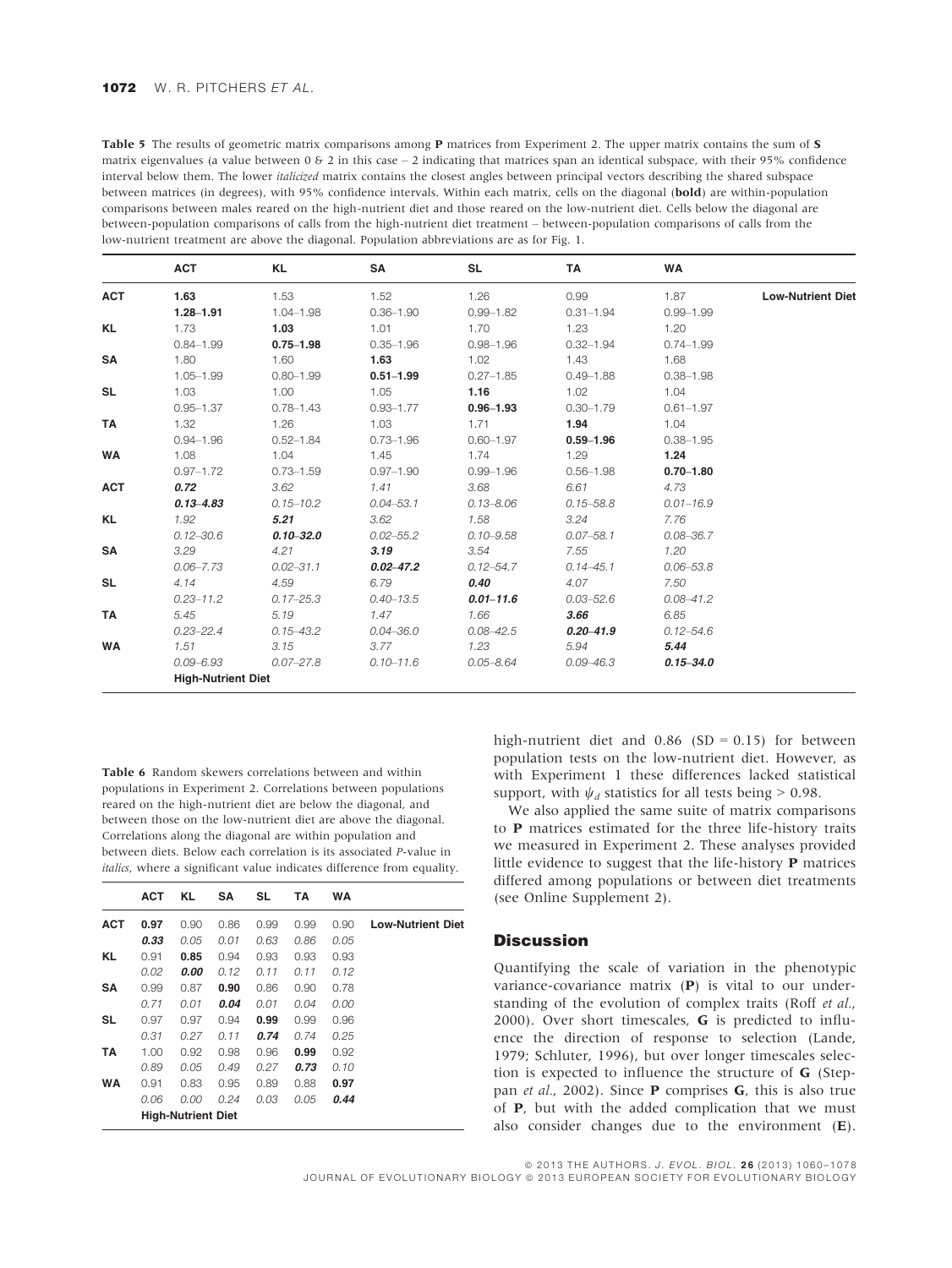Comparisons of P have sometimes found substantial changes between divergent populations (Badyaev & Hill, 2000), although more frequently P has been found to be stable at this level of comparison (Arnold & Phillips, 1999; Game & Caley, 2006; de Oliveira et al., 2009). Notably, we are not aware of any previous comparisons of P for a sexual signal. In this study, we compared P for the advertisement call of six allopatric populations of the field cricket T. commodus, as well as estimating P from the recorded calls of both wildcaught and common-garden-reared males in each population to assess population divergence in P. We then re-measured advertisement calls from an independent collection of these populations after rearing them on high- and low-nutrient diets to assess the plasticity of P. We found that call structure varied among populations, with evidence for only small changes in P that were of a similar degree in wild-caught and commongarden-reared males. Although our manipulation of diet was sufficient to measurably affect the life-history of crickets (i.e. development time and body size), it did not result in a plastic response in the mean structure of advertisement calls nor did it alter the structure of P. Together, the results of our two experiments suggest that although minor differences in the structure of P were detected on various scales (i.e. populations, generations or diets), the overarching pattern was that P remained relatively stable in each of these comparisons. P matrix stability has potential consequences for the evolution of advertisement call, depending on the nature of selection. If the structure of P is stable, then it has the potential to influence the rate of response to selection; allowing a stronger response if P and G are aligned, and slowing the response if  $P$  and  $G$  are poorly aligned.

We identified differences in the five call traits across populations and between generations, and these differences remained after common-garden rearing, indicating that the divergence in call structure observed across of our six populations has a genetic basis. This pattern is not altogether surprising as geographical variation in the call structure of Gryllids has been demonstrated before (Ferreira & Ferguson, 2002; Jang & Gerhardt, 2006), including in the genus Teleogryllus (Simmons et al., 2001), and these structural components of T. commodus call are known to have a strong genetic basis (Hunt et al., 2007). The effect of generation (wild-caught vs. common-garden reared) indicates a plastic developmental response in addition to the inferred genetic differences. The calls of the six populations were less variable and more similar to each other after rearing in common-garden, but as the interaction between generation and population demonstrates, the six populations responded differently to the common-garden conditions of the laboratory. Although not conclusive, this pattern suggests a genotype x environment interaction for advertisement call

traits in T. commodus (Olvido & Mousseau, 1995; Tolle & Wagner, 2011). Male body size was also a significant predictor of calling traits, but differing body size between rearing environments or among populations does not appear to be driving all the differences in call traits, since we find that body size is predictive only of CIPD (Table 1). This finding does not fit the general hypothesis that dominant call frequency signals body size in Orthopterans (e.g. (Bennet-Clark, 1999). Thus, to summarize, we find convincing evidence that the call traits we measured differ among populations, and are responsive to common-garden rearing environment in the laboratory.

As all the call traits were affected by the interaction of population and generation, it is perhaps not surprising that we detect differences among P matrices for advertisement call structure. However, the evidence suggests that these differences are small and therefore unlikely to lead to biologically significant differences in the evolution of call structure under a given regime of selection. Among the wild-caught cohort, the general outcome from CPC analysis was for two common principal components, which fits well with the results from the Krzanowski test where the mean closest eigenvector angle was 25.2º, indicating that the subspaces are closer to alignment than to being orthogonal. These results indicate a comparable level of among-population divergence to that found between populations of house finches by (Badyaev & Hill, 2000), with partial common principal components and statistical support for some differences (Tables 3 and 5). Somewhat smaller differences have been reported from other inter-population matrix comparison, for example, in garter snake morphology (Arnold & Phillips, 1999) and in the body shape of six species of reef fish (Game & Caley, 2006) where all principal components were found to be common. However, despite this evidence of differences among populations, the mean random skewers correlation was high (0.81) and there was statistical support for matrices being different in only 60% of pairwise comparisons. Among the common-garden reared cohort, there is some evidence that P matrices were slightly more similar, with the consensus CPC verdict being a step higher on Flury's hierarchy (i.e. CPC(3)), Kzanowski tests giving a lower mean closest eigenvector angle (10.2º) and a slightly lower mean correlation of random skewers (0.73), but with only 60% of pairwise comparison showing statistical support for divergence on P. The within-population differences in P across generations were of a similar magnitude to the between population differences, with a consensus verdict of 3 common PCs, a mean closest eigenvector angle of 22.5º and a high mean random skewers correlation  $(0.92)$ . This indicates that the **P** matrices for advertisement calls have a very similar structure in both the wild and the laboratory. Together, these results show small but detectable differences among populations in P

JOURNAL OF EVOLUTIONARY BIOLOGY @ 2013 EUROPEAN SOCIETY FOR EVOLUTIONARY BIOLOGY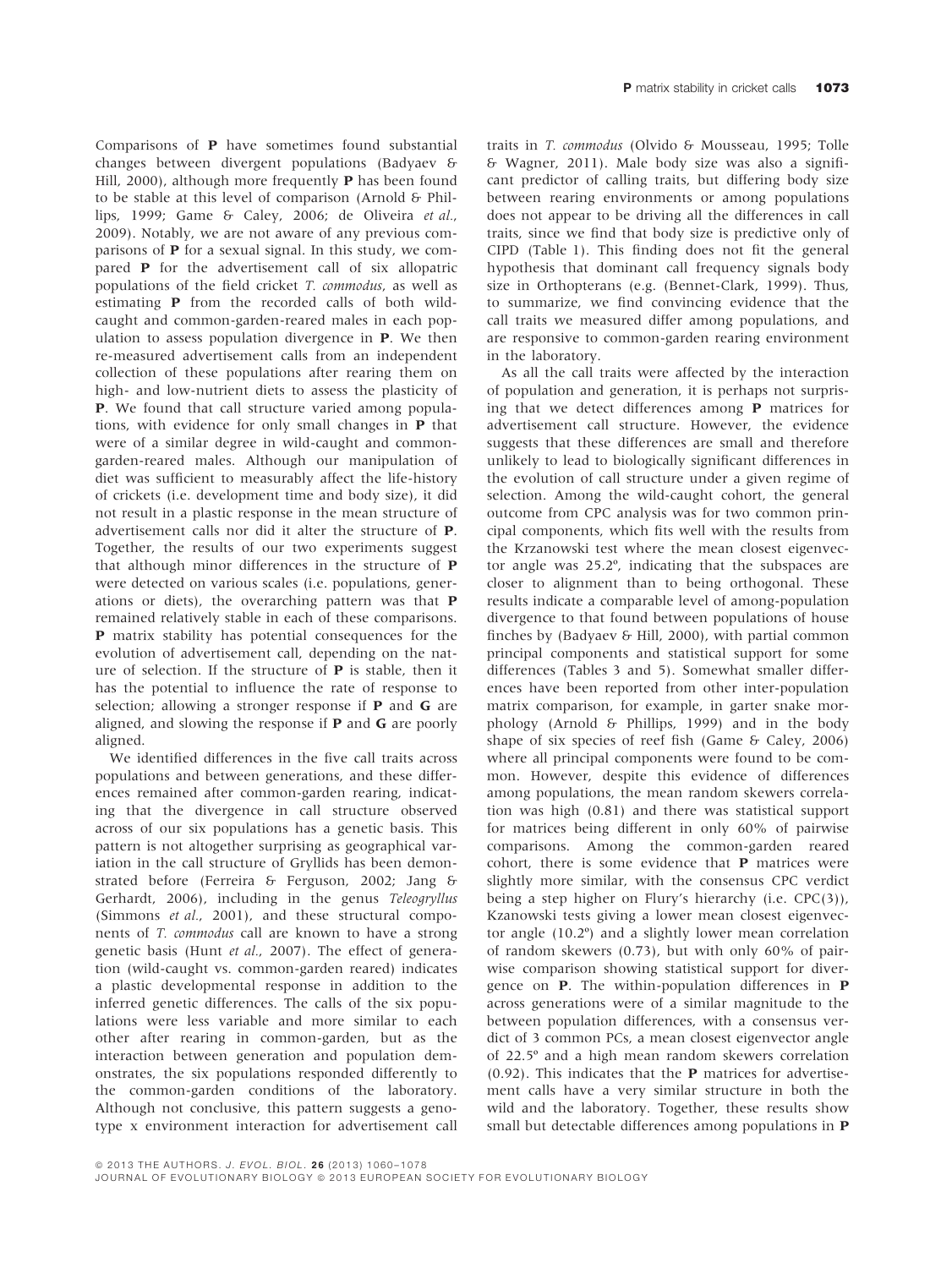matrices and illustrate the value of using multiple tests to assess matrix similarity (Roff et al., 2012).

When we re-collected from these same populations three years later (Experiment 2), we once again detected the significant inter-population differences in advertisement call. However, the differences were confined to DF, TN and CIPD, as opposed to Experiment 1 where we found evidence for inter-population differences in all five call traits. Notably, in addition to its association with CIPD in Experiment 1, body size is a significant predictor of both CPN and DF. The relationship between size and call traits appears to have changed and this suggests that the link between call frequency and body size (Simmons, 1995; Brown et al., 1996; Simmons & Ritchie, 1996; Scheuber et al., 2003a,b) may be mediated, in part, by some other additional factors. We know from Experiment 1 that the call traits we measured are responsive to the number of generations of laboratory common-garden rearing, and a number of other studies have found call trait plasticity in response to diet (e.g. Wagner & Hoback, 1999; Scheuber et al., 2003b; Hedrick, 2005). Our manipulation of diet had effects on body size and development time, in line with what has been observed in other field crickets (Scheuber et al., 2003a,b), but we found no evidence of differences in P for these life-history traits, nor any associated changes in call structure. This is not unprecedented, since diet manipulations have previously been shown to result in body size effects without affecting advertisement calls in bushcrickets (Hartbauer et al., 2006), and dietary effects on call structure without differences in body size have been found in a field cricket (Wagner & Hoback, 1999). Therefore, it seems that the relative magnitudes of change in diet required to affect calling behaviour and body size may be somewhat species-specific.

Overall, the results of Experiment 2 found that P matrices for advertisement call structure were relatively more stable than those estimated from Experiment 1. At all three levels of comparison: among-populations within the low- and high-nutrient diets and withinpopulations between diets, the consensus verdict from our CPC analysis was that all principal components were common. The mean random skewers correlations were also very high, although some of the pairwise comparisons on both diets were significantly different from identical and the Krzanowski test also indicated a greater degree of similarity for comparisons than in Experiment 2. Taken together these results strongly suggest that P for the structure of the advertisement call, like the individual trait means, were robust in response to the diet manipulation. This was in strong contrast to the plasticity in development time and body size shown in this experiment.

Plasticity in the face of a heterogeneous environment is an extremely common adaptation in a variety of species (West-Eberhard, 2003; DeWitt & Scheiner, 2004), and the advertisement calls of numerous cricket species

are known to exhibit this kind of plasticity (Elliott & Koch, 1985; Wagner & Hoback, 1999; Scheuber et al., 2003b; Hunt et al., 2004; Grace & Shaw, 2004; Hedrick, 2005; Jacot et al., 2005; Judge et al., 2008; Zajitschek et al., 2009). If sexual signals are too readily plastic, however, their reliability as signals is predicted to break down (Greenfield & Rodriguez, 2004; Ingleby et al., 2010). When considering complex traits that function as sexual signals, this leads to somewhat paradoxical predictions (Badyaev, 2004): they should be integrated with the rest of the phenotype in order that any variability may function as an honest indicator of physiological quality, yet response to sexual selection is also expected to uncouple sexual signals from the rest of the phenotype to enable them to become plastic in their expression and evolve independently from the rest of the phenotype (Emlen & Nijhout, 2000). Natural selection can be expected to favour integration as it contributes to the development of robust and functionally resilient body-plans (Pigliucci, 2003), but this does not mean that the processes of plasticity and integration need be thought of as mutually exclusive (Phillips & McGuigan, 2006).

The plasticity we measured in T. commodus advertisement calls between field conditions and common-garden rearing involved both shifts in the position of the population means and changes in some of the eigenvectors of P (Figs 5 and 3). The eigenvector angles show small to intermediate changes between wild and common-garden matrices (confidence intervals in Table 2), but the strong random skewers correlations (Table 3) suggest that these effects are relatively unimportant. The plastic response was similar in magnitude to the differences found among populations. In comparison, in most other cases where the stability of integration has been assessed by comparing covariance matrices between populations they have often found intermediate levels of difference (Cowley & Atchley, 1990; Shaw & Billington, 1991; Platenkamp & Shaw, 1992; Brodie, 1993; Fenster, 1994; Jernigan et al., 1994) or more recently, detected conserved eigenstructure (Roff et al., 2004; Game & Caley, 2006). In general, we might predict that inter-population differences would be predominantly described by changes in means and variances, with changes in covariances being less important.

A number of researchers studying multivariate evolution have recently used the concept of modularity (Wagner & Altenberg, 1996; Hansen et al., 2003; Mezey & Houle, 2003; Badyaev, 2004; Kraft et al., 2006; Bossdorf & Pigliucci, 2009; de Oliveira et al., 2009). A phenotypic module is a suite of traits that display enhanced integration with each other and reduced integration with the rest of the organism (Wagner & Altenberg, 1996). In light of the limited plasticity we observe in P and the apparent insensitivity of call traits to the plasticity of the animals' life-history, it seems reasonable to suggest that the structure of the advertisement call in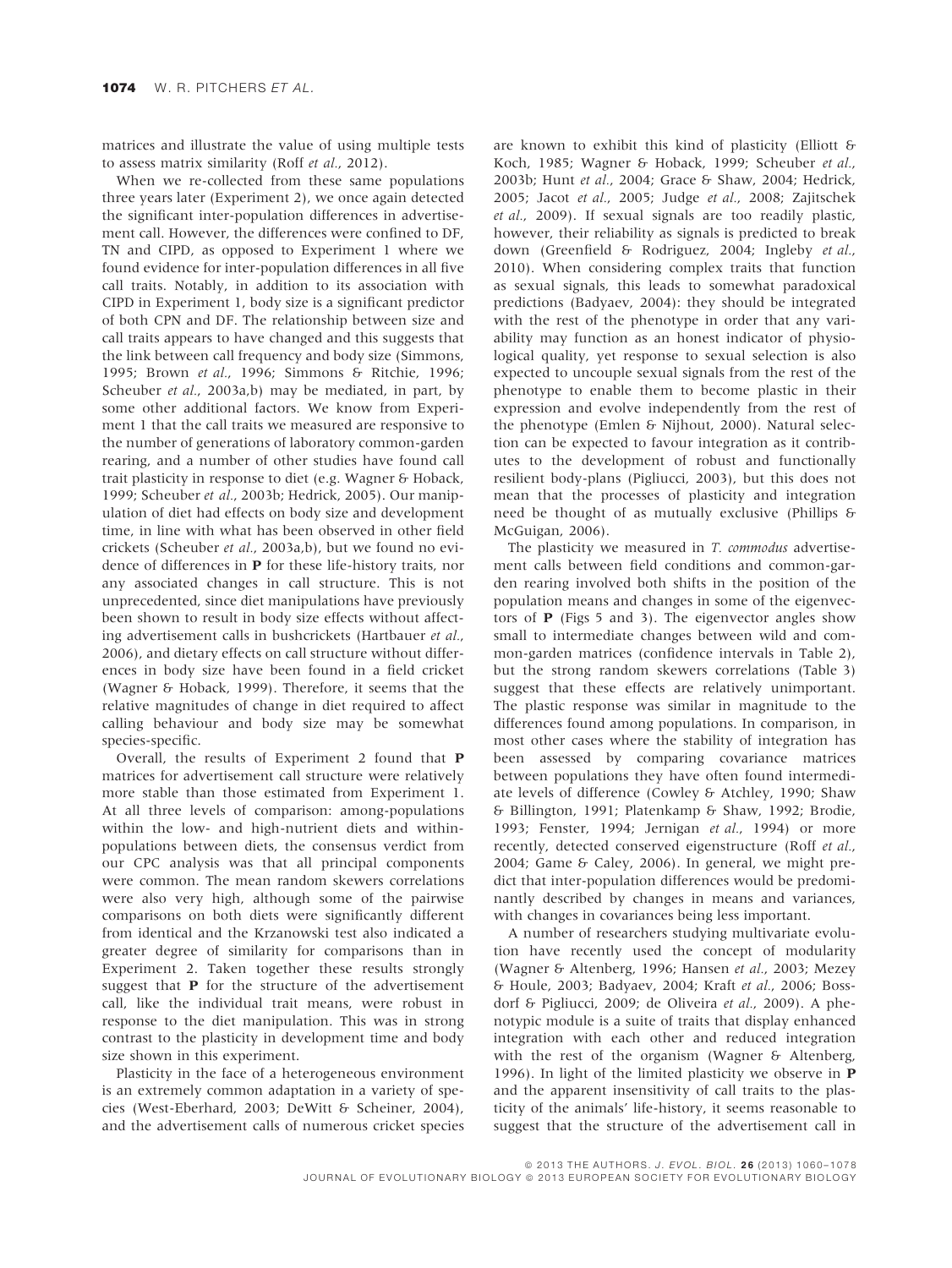T. commodus meets this criterion. Badyaev (2004) specifically addressed the issue of modularity and integration in sexual signals and made three predictions: that sexual traits should exhibit (1) weakened developmental integration with other traits, (2) strengthened functional integration and modularity, and (3) weaker genetic integration with the rest of the organism. We found evidence supporting prediction (1). Although pronotum width was a significant predictor of call traits in both experiments (Table 1 and 4), the correlations between call traits and pronotum width were consistently low (Experiment 1,  $r = 0.20$ ; Experiment 2,  $r = 0.17$ ). This contrasts the tight correlations observed between body size and body weight (Experiment 1,  $r = 0.79$ ; Experiment 2,  $r = 0.87$ ) and between body size and development time (Experiment 1,  $r = 0.49$ ; Experiment 2,  $r = 0.54$ ). Our finding of limited plasticity in the structure of P for call traits also provides support for prediction (2). Although the structure of P varied across populations and time in Experiment 1, the magnitude of these differences was small. This pattern was even more pronounced in Experiment 2 where body size, weight and development time showed a plastic response to diet, but neither mean call structure nor the structure of P for call traits differed across diets. This finding suggests that call structure is unlikely to signal a male's underlying condition (i.e. conditiondependence) but instead represents a tightly integrated functional module. Taken collectively, this suggests that call structure is tightly integrated in T. commodus and largely independent of other elements of the phenotype which should, in theory, allow call structure to evolve independently of traits that are not subject to sexual selection (Badyaev, 2004). Unfortunately, as our work consists of phenotypic measurements only, we are unable to directly test prediction (3), although our current work is addressing this question.

Sexual selection imposed by female mate choice on the structure of advertisement call has been measured in our study populations and there are significant differences in linear, quadratic and correlational selection gradients across populations (Hunt et al. unpublished data). Given these differences in sexual selection, it is therefore not surprising that populations also differ in the call traits that are the target of female choice. However, we found little evidence to suggest that the differences between populations in the structure of P was any greater in magnitude that the response of P to common-garden rearing in the laboratory. This is surprising as a regime of both quadratic and correlational selection is likely to influence the evolution of phenotypic integration and thus the structure of P (Cheverud, 1984). Although not conclusive, this finding is further evidence of the constraining influence that the integration of P has on phenotypic evolution, enabling some divergence and plasticity in call traits but ultimately conserving the underlying structure of P.

#### Acknowledgments

This study was supported by Natural and Environment Research Council studentship to WP. Collections of animals from the field would have been impossible without the assistance from members of the Brooks and Jennions labs. Advice on an earlier version of this MS was appreciated from Fiona Ingleby and Chris Chandler. JH and TT were funded by Natural Environment Research Council and JH by a Royal Society Fellowship. RB and MDJ were funded by the Australian Research Council. ID was funded by the National Institutes of Health and Michigan State University.

#### **References**

- Ackermann, R. & Cheverud, J. 2000. Phenotypic covariance structure in tamarins (genus Saguinus): A comparison of variation patterns using matrix correlation and common principal component analysis. Am. J. Phys. Anthropol. 111: 489–501.
- Agrawal, A.A., Laforsch, C. & Tollrian, R. 1999. Transgenerational induction of defences in animals and plants. Nature  $401:60-63$
- Agrawal, A.F., Brodie, E. & Rieseberg, L. 2001. Possible consequences of genes of major effect: transient changes in the G-matrix. Genetica 112: 33–43.
- Andersson, M. 1982. Sexual selection, natural-selection and quality advertisement. Biol. J. Linn. Soc. 17: 375–393.
- Arnold, S. & Phillips, P. 1999. Hierarchical comparison of genetic variance-covariance matrices. II. Coastal-inland divergence in the garter snake. Thamnophis elegans. Evol. 53: 1516–1527.
- Badyaev, A.V. 2004. Integration and Modularity in the Evolution of Sexual Ornaments: An Overlooked Perspective. In: Phenotypic Integration (M. Pigliucci & K. Preston, eds), pp. 50–79. Oxford University Press, Oxford.
- Badyaev, A. & Hill, G. 2000. The evolution of sexual dimorphism in the house finch. I. Population divergence in morphological covariance structure. Evolution 54: 1784–1794.
- Bégin, M. & Roff, D.A. 2001. An analysis of G matrix variation in two closely related cricket species, Gryllus firmus and G. pennsylvanicus. J. Evol. Biol. 14: 1–13.
- Bégin, M., Roff, D.A. & Debat, V. 2004. The effect of temperature and wing morphology on quantitative genetic variation in the cricket Gryllus firmus, with an appendix examining the statistical properties of the Jackknife-MANOVA method of matrix comparison. J. Evol. Biol. 17: 1255–1267.
- Bennet-Clark, H. 1999. Resonators in insect sound production: How insects produce loud pure-tone songs. J. Exp. Biol. 202: 3347–3357.
- Bentley, D.R. & Hoy, R.R. 1972. Genetic control of the neuronal network generating cricket (Teleogryllus Gryllus) song patterns. Anim. Behav. 20: 478–492.
- Bentsen, C., Hunt, J., Jennions, M. & Brooks, R. 2006. Complex multivariate sexual selection on male acoustic signaling in a wild population of Teleogryllus commodus. Am. Nat. 167: E102–E116.
- Bischoff, L.L., Tschirren, B. & Richner, H. 2009. Long-term effects of early parasite exposure on song duration and singing strategy in great tits. Behav. Ecol. 20: 265–270.

<sup>© 2013</sup> THE AUTHORS. J. EVOL. BIOL. 26 (2013) 1060-1078

JOURNAL OF EVOLUTIONARY BIOLOGY @ 2013 EUROPEAN SOCIETY FOR EVOLUTIONARY BIOLOGY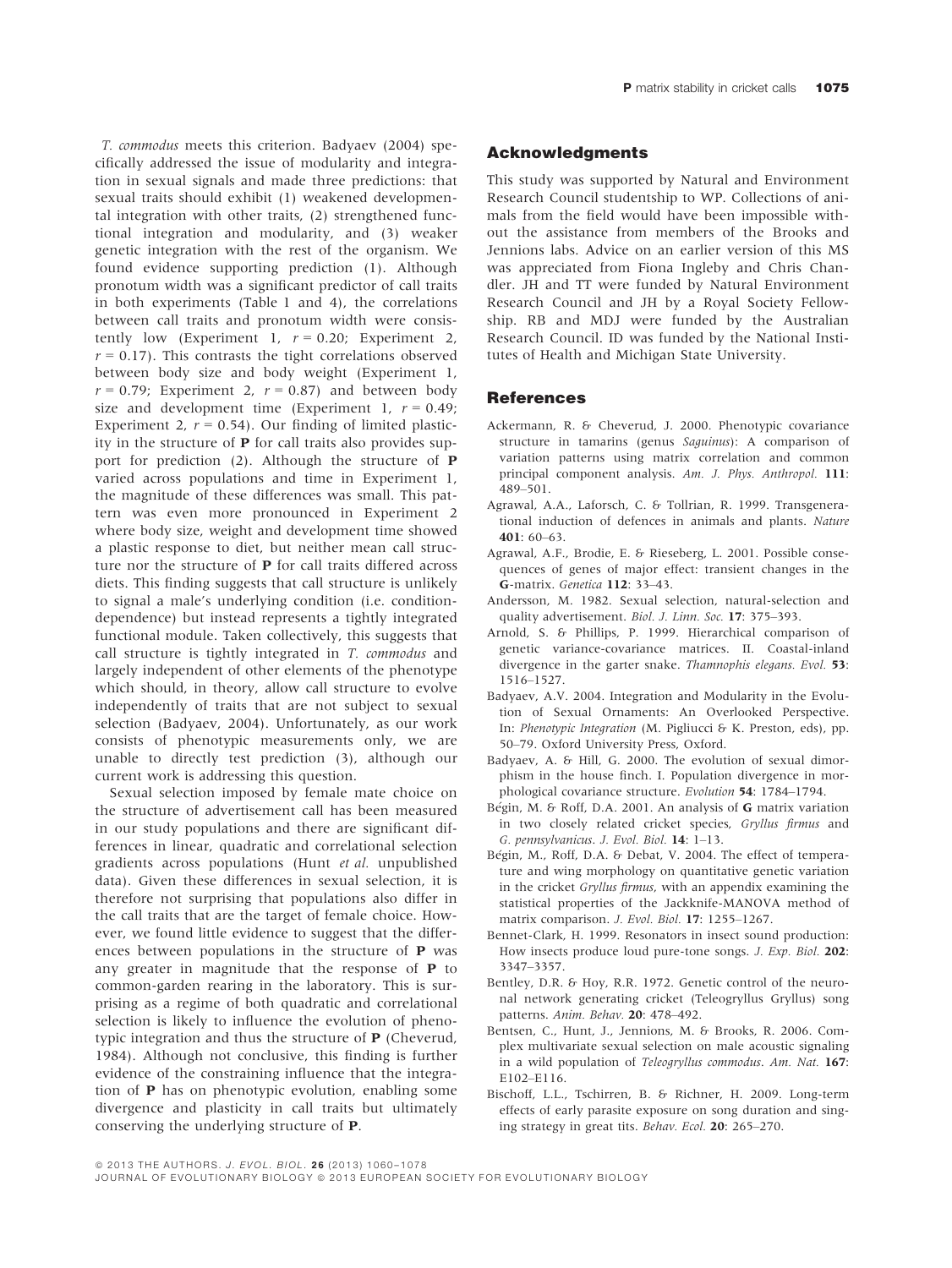- Blows, M. & Higgie, M. 2003. Genetic constraints on the evolution of mate recognition under natural selection. Am. Nat. 161: 240–253.
- Blows, M.W., Chenoweth, S.F. & Hine, E. 2004. Orientation of the Genetic Variance-Covariance Matrix and the Fitness Surface for Multiple Male Sexually Selected Traits. Am. Nat. 163: 329–340.
- Bossdorf, O. & Pigliucci, M. 2009. Plasticity to wind is modular and genetically variable in Arabidopsis thaliana. Evol. Ecol. 23: 669–685.
- Brodie, E. 1993. Homogeneity of the Genetic Variance-Covariance Matrix for Antipredator Traits in 2 Natural-Populations of the Garter Snake Thamnophis ordinoides. Evolution 47: 844–854.
- Brooks, R., Hunt, J., Blows, M., Smith, M., Bussiere, L. & Jennions, M. 2005. Experimental evidence for multivariate stabilizing sexual selection. Evolution 59: 871–880.
- Brown, W., Wideman, J., Andrade, M., Mason, A. & Gwynne, D. 1996. Female choice for an indicator of male size in the song of the black-horned tree cricket Oecanthus nigricornis (Orthoptera: Gryllidae: Oecanthinae). Evolution 50: 2400-2411.
- Calsbeek, B. & Goodnight, C.J. 2009. Empirical Comparison of G Matrix Test Statistics: Finding Biologically Relevant Change. Evolution 63: 2627–2635.
- Camara, M., Ancell, C. & Pigliucci, M. 2000. Induced mutations: A novel tool to study phenotypic integration and evolutionary constraints in Arabidopsis thaliana. Evol. Ecol. Res. 2: 1009–1029.
- Cheverud, J.M. 1984. Quantitative genetics and developmental constraints on evolution by selection. J. Theor. Biol. 110: 155–171.
- Cheverud, J.M. 1995. Morphological Integration in the Saddle-Back Tamarin (Saguinus fuscicollis) Cranium. Am. Nat. 145: 63–89.
- Cheverud, J. 1996. Developmental integration and the evolution of pleiotropy. Am. Zool. 36: 44-50.
- Cheverud, J.M. & Marroig, G. 2007. Comparing covariance matrices: Random skewers method compared to the common principal components model. Genet. Mol. Biol. 30: 461–469.
- Cowley, D. & Atchley, W. 1990. Development and Quantitative Genetics of Correlation Structure Among Body Parts of Drosophila melanogaster. Am. Nat. 135: 242–268.
- DeWitt, T. & Scheiner, S. 2004. Phenotypic Plasticity: Functional and Conceptual Approaches. Oxford University Press, Oxford.
- Elliott, C. & Koch, U. 1985. The Clockwork Cricket. Naturwissenschaften 72: 150–153.
- Emlen, D. & Nijhout, H. 2000. The development and evolution of exaggerated morphologies in insects. Annu. Rev. Entomol. 45: 661–708.
- Eroukhmanoff, F. 2009. Just how much is the G-matrix actually constraining adaptation? Evol. Biol. 36: 323–326.
- Fenster, C. 1994 Levels of genetic variation and covariation for Mimulus (Scrophulariaceae) floral traits. Heredity.
- Ferreira, M. & Ferguson, J. 2002. Geographic variation in the calling song of the field cricket Gryllus bimaculatus (Orthoptera: Gryllidae) and its relevance to mate recognition and mate choice. J. Zool. 257: 163–170.
- Game, E.T. & Caley, M.J. 2006. The stability of P in coral reef fishes. Evolution 60: 814–823.
- Grace, J. & Shaw, K. 2004. Effects of developmental environment on signal-preference coupling in a Hawaiian cricket. Evolution 58: 1627–1633.
- Gray, D.A. & Eckhardt, G. 2001. Is cricket courtship song condition dependent? Anim. Behav. 62: 871–877.
- Greenfield, M.D. & Rodriguez, R.L. 2004. Genotype-environment interaction and the reliability of mating signals. Anim. Behav. 68: 1461–1468.
- Hadfield, J.D. 2010. MCMC Methods for Multi-Response Generalized Linear Mixed Models: The MCMCglmm R Package. J. Stat. Softw. 33: 1–22.
- Hansen, T.F., Armbruster, W.S., Carlson, M.L. & Pélabon, C. 2003. Evolvability and genetic constraint in Dalechampia blossoms: genetic correlations and conditional evolvability. journalTitle>J. Exp. Zool. B Mol. Dev. Evol. 296: 23–39.
- Hartbauer, M., Kratzer, S. & Romer, H. 2006. Chirp rate is independent of male condition in a synchronising bushcricket. J. Insect Physiol. 52: 221–230.
- Hedrick, A. 2005. Environmental condition-dependent effects on a heritable, preferred male trait. Anim. Behav. 70: 1121– 1124.
- Hennig, R.M. & Weber, T. 1997. Filtering of temporal parameters of the calling song by cricket females of two closely related species: a behavioral analysis. J. Comp. Physiol., A 180: 621–630.
- Hill, K., Loftus-Hills, J. & Gartside, D. 1972. Pre-mating isolation between the Australian field crickets Teleogryllus commodus and T. oceanicus (Orthoptera: Gryllidae). Aust. J. Zool. 20: 153–163.
- Hunt, J., Brooks, R., Jennions, M.D., Smith, M.J., Bentsen, C.L. & Bussiere, L.F. 2004. High-quality male field crickets invest heavily in sexual display but die young. Nature 432: 1024–1027.
- Hunt, J., Blows, M., Zajitschek, F., Jennions, M. & Brooks, R. 2007 Reconciling strong stabilizing selection with the maintenance of genetic variation in a natural population of black field crickets (Teleogryllus commodus). Genetics.
- Ingleby, F.C., Hunt, J. & Hosken, D.J. 2010. The role of genotype-by-environment interactions in sexual selection. J. Evol. Biol. 23: 2031–2045.
- Jacot, A., Scheuber, H., Kurtz, J. & Brinkhof, M. 2005. Juvenile immune status affects the expression of a sexually selected trait in field crickets. J. Evol. Biol. 18: 1060–1068.
- Jang, Y. & Gerhardt, H. 2006. Divergence in the calling songs between sympatric and allopatric populations of the southern wood cricket Gryllus fultoni (Orthoptera: Gryllidae). J. Evol. Biol. 19: 459–472.
- Jernigan, R., Culver, D. & Fong, D. 1994. The Dual Role of Selection and Evolutionary History as Reflected in Genetic Correlations. Evolution 48: 587–596.
- Johnstone, R. 1995. Honest Advertisement of Multiple Qualities Using Multiple Signals. J. Theor. Biol. 177: 87–94.
- Judge, K.A., Ting, J.J. & Gwynne, D.T. 2008. Condition Dependence of Male Life Span and Calling Effort in a Field Cricket. Evolution 62: 868–878.
- Kolodynska, A. & Pigliucci, M. 2003. Multivariate responses to flooding in Arabidopsis: an experimental evolutionary investigation. Funct. Ecol. 17: 131–140.
- Kraft, P., Wilson, R., Franklin, C. & Blows, M. 2006. Substantial changes in the genetic basis of tadpole morphology of Rana lessonae in the presence of predators. J. Evol. Biol. 19: 1813–1818.
- Krzanowski, W. 1979. Between-Groups Comparison of Principal Components. J. Am. Stat. Assoc. 74: 703-707.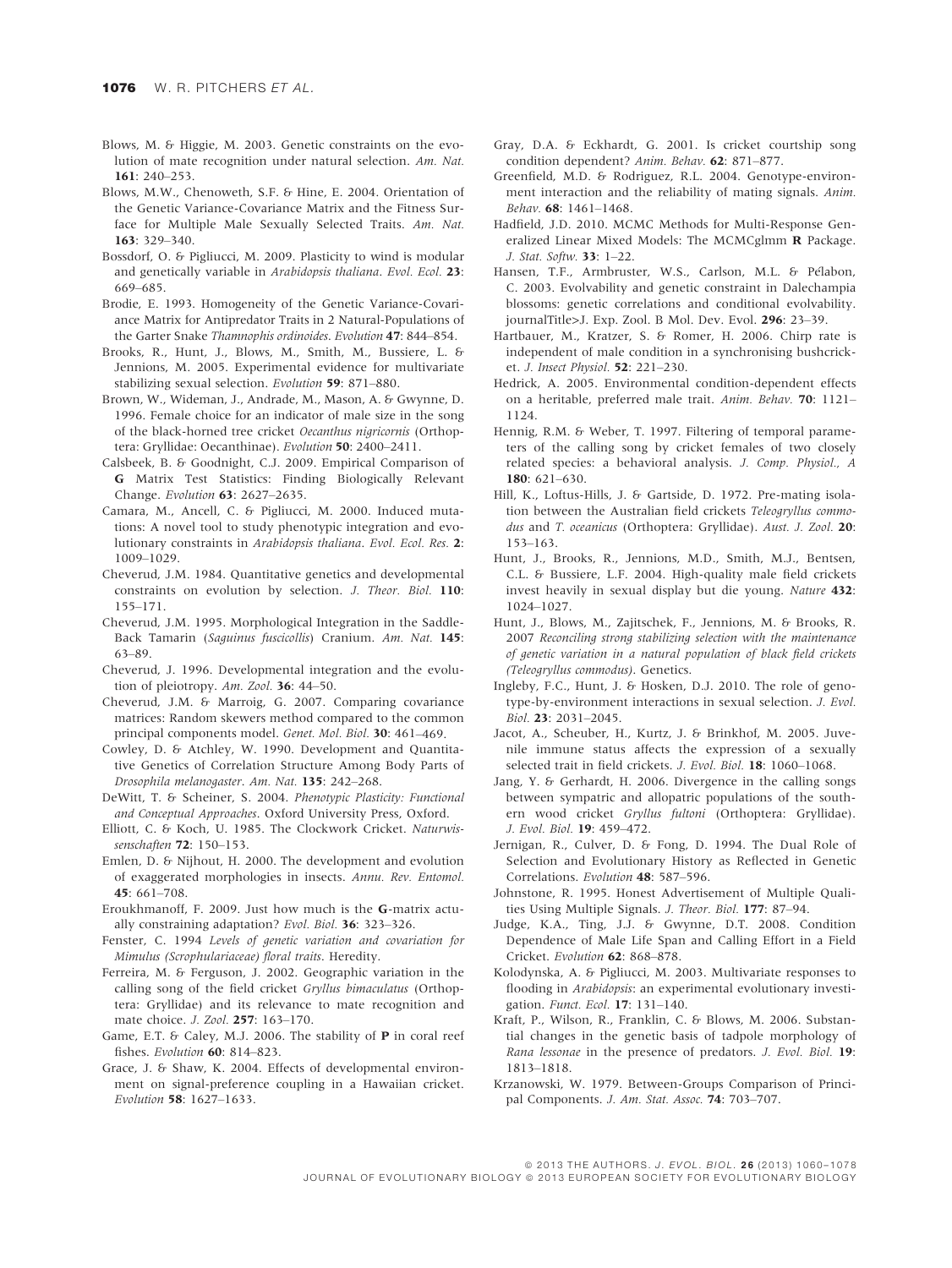- Lande, R. 1979. Quantitative Genetic-Analysis of Multivariate Evolution, Applied to Brain - Body Size Allometry. Evolution 33: 402–416.
- Lande, R. 1980. The Genetic Covariance between Characters Maintained by Pleiotropic Mutations. Genetics 94: 203. Genetics Society of America.
- Lande, R. & Arnold, S. 1983. The Measurement of Selection on Correlated Characters. Evolution 37: 1210–1226.
- McGlothlin, J.W., Parker, P.G., Nolan, V. & Ketterson, E.D. 2005. Correlational Selection Leads to Genetic Integration of Body Size and an Attractive Plumage Trait in Dark-Eyed Juncos. Evolution 59: 658-671.
- Merilä, J. & Björklund, M. 1999. Population Divergence and Morphometric Integration in the Greenfinch (Carduelis chloris) - Evolution Against The Trajectory Of Least Resistance? J. Evol. Biol. 12: 103–112.
- Mezey, J.G. & Houle, D. 2003. Comparing G matrices: Are common principal components informative? Genetics 165: 411-425.
- de Oliveira, F.B., Porto, A. & Marroig, G. 2009. Covariance structure in the skull of Catarrhini: a case of pattern stasis and magnitude evolution. J. Hum. Evol. 56: 417–430.
- Olson, E.C. & Miller, R.L. 1999 Morphological Integration. University Of Chicago Press.
- Olvido, A. & Mousseau, T. 1995. Effect of rearing environment on calling-song plasticity in the striped ground cricket. Evolution 49: 1271-1277.
- Ovaskainen, O., Cano, J.M. & Merilä, J. 2008. A Bayesian framework for comparative quantitative genetics. Proc. Biol. Sci. 275: 669–678.
- Phillips, P.C. 1998. CPC: Common Principal Components Analysis. University of Oregon, Eugene, OR. URL: pages.uoregon.edu/ pphil/programs/cpc/cpc.htm
- Phillips, P.C. & Arnold, S.J. 1999. Hierarchical comparison of genetic variance-covariance matrices. I. Using the Flury hierarchy. Evolution 53: 1506–1515.
- Phillips, P.C. & McGuigan, K. 2006 Evolution of Genetic Variance-Covariance Structure. In: Evolutionary Genetics: concepts and case studies (C.W. Fox, J.B. Wolf, eds), pp. 310–325. Oxford University Press, New York.
- Phillips, P.C., Whitlock, M.C. & Fowler, K. 2001. Inbreeding changes the shape of the genetic covariance matrix in Drosophila melanogaster. Genetics 158: 1137-1145.
- Pigliucci, M. 2003. Phenotypic integration: studying the ecology and evolution of complex phenotypes. Ecol. Lett. 6: 265-272.
- Pigliucci, M. & Kolodynska, A. 2002a. Phenotypic plasticity and integration in response to flooded conditions in natural accessions of Arabidopsis thaliana (L.) Heynh (Brassicaceae). Ann. Bot. 90: 199–207.
- Pigliucci, M. & Kolodynska, A. 2002b. Phenotypic plasticity to light intensity in Arabidopsis thaliana: invariance of reaction norms and phenotypic integration. Evol. Ecol. 16: 27–47.
- Platenkamp, G. & Shaw, R. 1992. Environmental and Genetic Constraints on Adaptive Population Differentiation in Anthoxanthum odoratum. Evolution 46: 341–352.
- Pollack, G. & Hoy, R. 1979. Temporal Pattern as a Cue for Species-Specific Calling Song Recognition in Crickets. Science 204: 429–432.
- R Core Team. 2012. R: A language and environment for statistical computing. R Foundation for Statistical Computing, Vienna, Austria. URL http://www.R-project.org/.
- Roach, D. & Wulff, R. 1987. Maternal Effects in Plants. Annu. Rev. Ecol. Syst. 18: 209–235.
- Roff, D.A. & Mousseau, T.A. 1999. Does natural selection alter genetic architecture? An evaluation of quantitative genetic variation among populations of Allonemobius socius and A. fasciatus. J. Evol. Biol. 12: 361–369.
- Roff, D.A., Prokkola, J.M., Krams, I., Rantala, M.J., Dochtermann, N.A., et al. 2000. The evolution of the **G** matrix: selection or drift? Heredity 84: 135-142.
- Roff, D.A., Mousseau, T., Møller, A.P., de Lope, F. & Saino, N. 2004. Geographic variation in the G matrices of wild populations of the barn swallow. Heredity 93: 8-14.
- Roff, D.A., Prokkola, J.M., Krams, I. & Rantala, M.J. 2012. There is more than one way to skin a G matrix. J. Evol. Biol. 25: 1113–1126.
- Scheuber, H., Jacot, A. & Brinkhof, M. 2003a. Condition Dependence of a Multicomponent Sexual Signal in the Field Cricket Gryllus campestris. Anim. Behav. 65: 721–727.
- Scheuber, H., Jacot, A. & Brinkhof, M.W.G. 2003b. The Effect of Past Condition on a Multicomponent Sexual Signal. Proc. Biol. Sci. 270: 1779–1784.
- Schluter, D. 1996. Adaptive Radiation Along Genetic Lines of Least Resistance. Evolution 50: 1766–1774.
- Schluter, D. 2001. Ecology and the Origin of Species. Trends Ecol. Evol. 16: 372–380.
- Shaw, R. & Billington, H. 1991. Comparison of Variance-Components Between 2 Populations of Holcus lanatus - a Reanalysis. Evolution 45: 1287–1289.
- Sherrard, M.E., Maherali, H. & Latta, R.G. 2009. Water Stress Alters the Genetic Architecture of Functional Traits Associated with Drought Adaptation in Avena barbata. Evolution 63: 702–715.
- Simmons, L. 1995. Correlates of male quality in the field cricket, Gryllus campestris L: Age, size, and symmetry determine pairing success in field populations. Behav. Ecol. 6: 376–381.
- Simmons, L. & Ritchie, M. 1996. Symmetry in the songs of crickets. Proc. R. Soc. Lond., Ser. B: Biol. Sci. 263: 1305–1311.
- Simmons, L. & Zuk, M. 1992. Variability in call structure and pairing success of male field crickets, Gryllus bimaculatus the effects of age, size and parasite load. Anim. Behav. 44: 1145–1152.
- Simmons, L., Zuk, M. & Rotenberry, J. 2001. Geographic variation in female preference functions and male songs of the field cricket Teleogryllus oceanicus. Evolution 55: 1386–1394.
- Steppan, S., Phillips, P. & Houle, D. 2002. Comparative quantitative genetics: evolution of the G matrix. Trends Ecol. Evol. 17: 320–327.
- Stirling, G. & Roff, D. 2000. Behaviour plasticity without learning: phenotypic and genetic variation of naive Daphnia in an ecological trade-off. Anim. Behav. 59: 929–941.
- Tolle, A.E. & Wagner, W.E. 2011. Costly signals in a field cricket can indicate high- or low-quality direct benefits depending upon the environment. Evolution 65: 283–294.
- Turelli, M. 1988. Phenotypic Evolution, Constant Covariances, and the Maintenance of Additive Variance. Evolution 42: 1342–1347.
- Venables, W.N. & Ripley, B.D. 2002. Modern Applied Statistics with S. 4th edn. Springer, New York.
- Wagner, G. & Altenberg, L. 1996. Perspective: Complex adaptations and the evolution of evolvability. Evolution 50: 967– 976.
- Wagner, W. & Hoback, W. 1999. Nutritional effects on male calling behaviour in the variable field cricket. Anim. Behav. 57: 89–95.

<sup>© 2013</sup> THE AUTHORS. J. EVOL. BIOL. 26 (2013) 1060-1078

JOURNAL OF EVOLUTIONARY BIOLOGY @ 2013 EUROPEAN SOCIETY FOR EVOLUTIONARY BIOLOGY